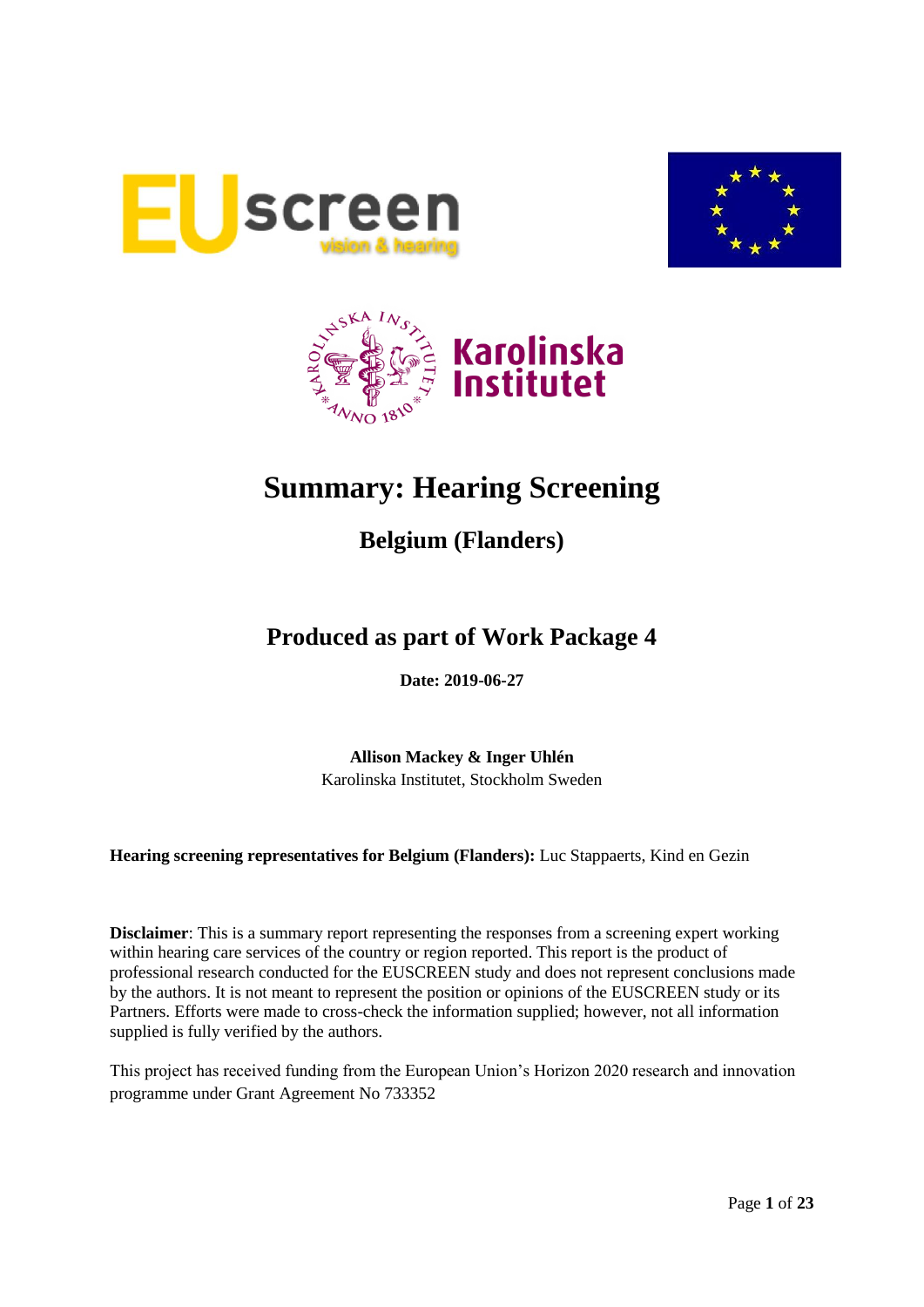

## **Table of Contents**

| 1.   |  |
|------|--|
| 2.   |  |
| 3.   |  |
| 3.1. |  |
| 3.2. |  |
| 3.3. |  |
| 4.   |  |
| 5.   |  |
| 5.1. |  |
| 5.2. |  |
| 5.3. |  |
| 5.4. |  |
| 6.   |  |
| 6.1. |  |
| 6.2. |  |
| 6.3. |  |
| 7.   |  |
| 7.1. |  |
| 7.2. |  |
| 7.3. |  |
| 8.   |  |
| 8.1. |  |
| 8.2. |  |
| 8.3. |  |
| 8.4. |  |
| 8.5. |  |
| 8.6. |  |
| 9.   |  |
| 9.1. |  |
| 9.2. |  |
| 9.3. |  |
| 9.4. |  |
| 10.  |  |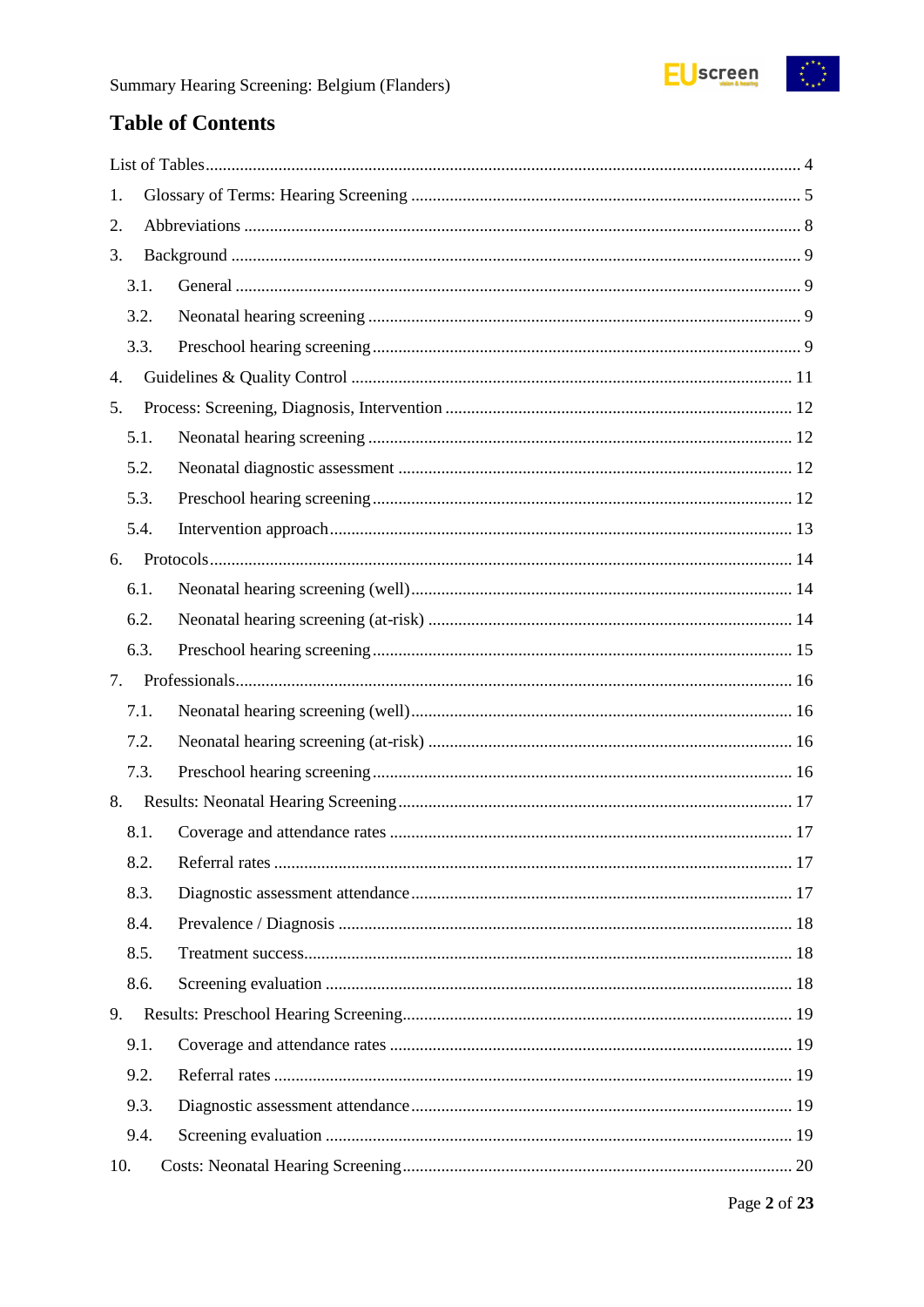#### EUscreen  $\begin{array}{c} \mathbf{x}^{*}\mathbf{x}^{*}\\ \mathbf{x}^{*}\mathbf{x}^{*}\\ \mathbf{x}^{*}\mathbf{x}^{*} \end{array}$

## Summary Hearing Screening: Belgium (Flanders)

| 10.1. |  |
|-------|--|
| 10.2. |  |
| 10.3. |  |
| 10.4. |  |
| 10.5. |  |
| 10.6. |  |
| 11.   |  |
| 11.1. |  |
| 11.2. |  |
| 11.3. |  |
| 12.   |  |
|       |  |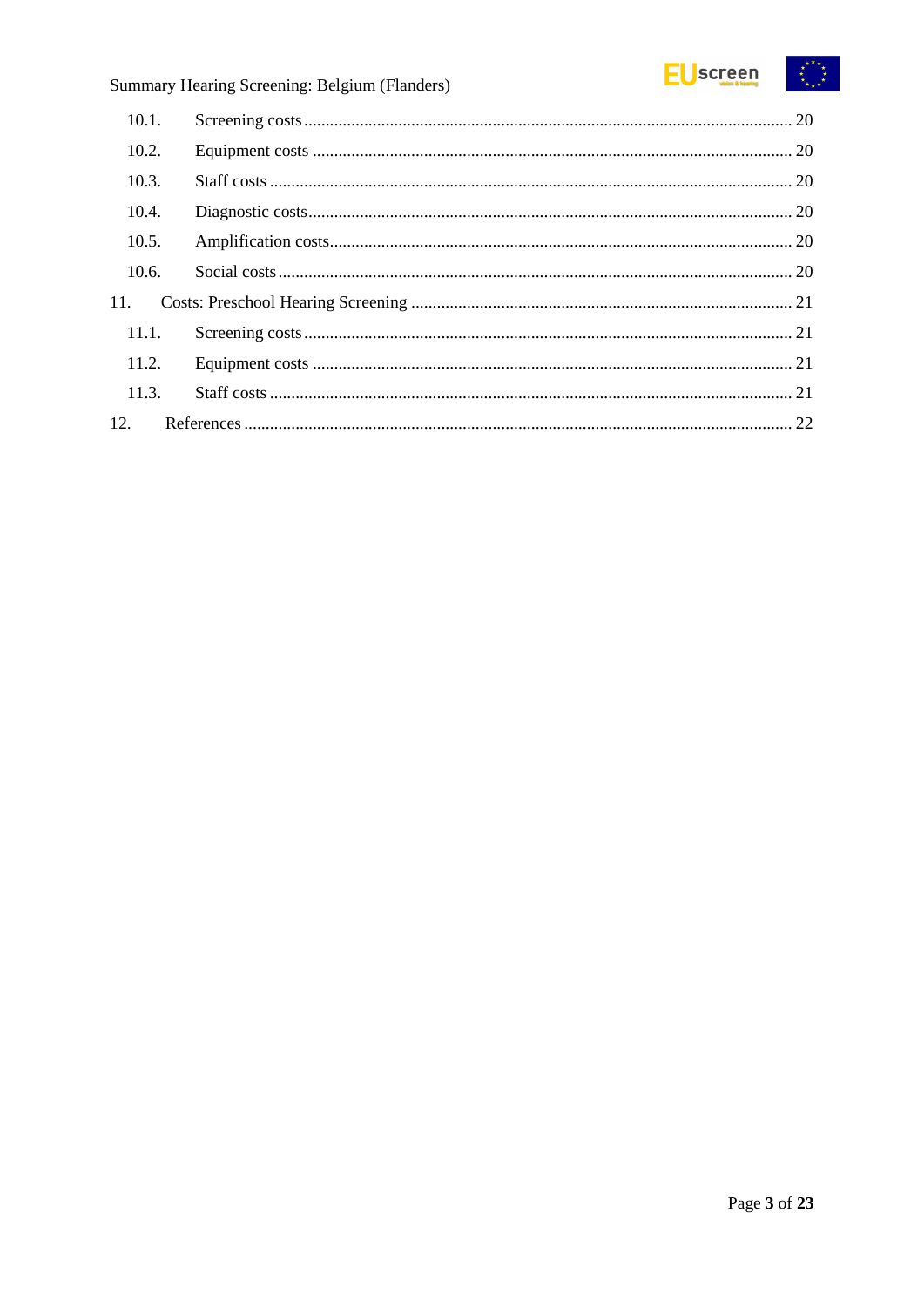## <span id="page-3-0"></span>**List of Tables**

| Table 1: Process for neonatal hearing screening for well, healthy infants in Flanders.  14            |  |
|-------------------------------------------------------------------------------------------------------|--|
|                                                                                                       |  |
|                                                                                                       |  |
|                                                                                                       |  |
| Table 5: Referral rates for neonatal hearing screening (well babies) in Flanders and Brussels capital |  |
|                                                                                                       |  |
| Table 6: Referral rates for neonatal hearing screening (NICU babies) in Flanders and Brussels capital |  |
|                                                                                                       |  |
| Table 7: Prevalence rate (per 1000) of permanent hearing loss among neonates in Flanders and          |  |
|                                                                                                       |  |
|                                                                                                       |  |

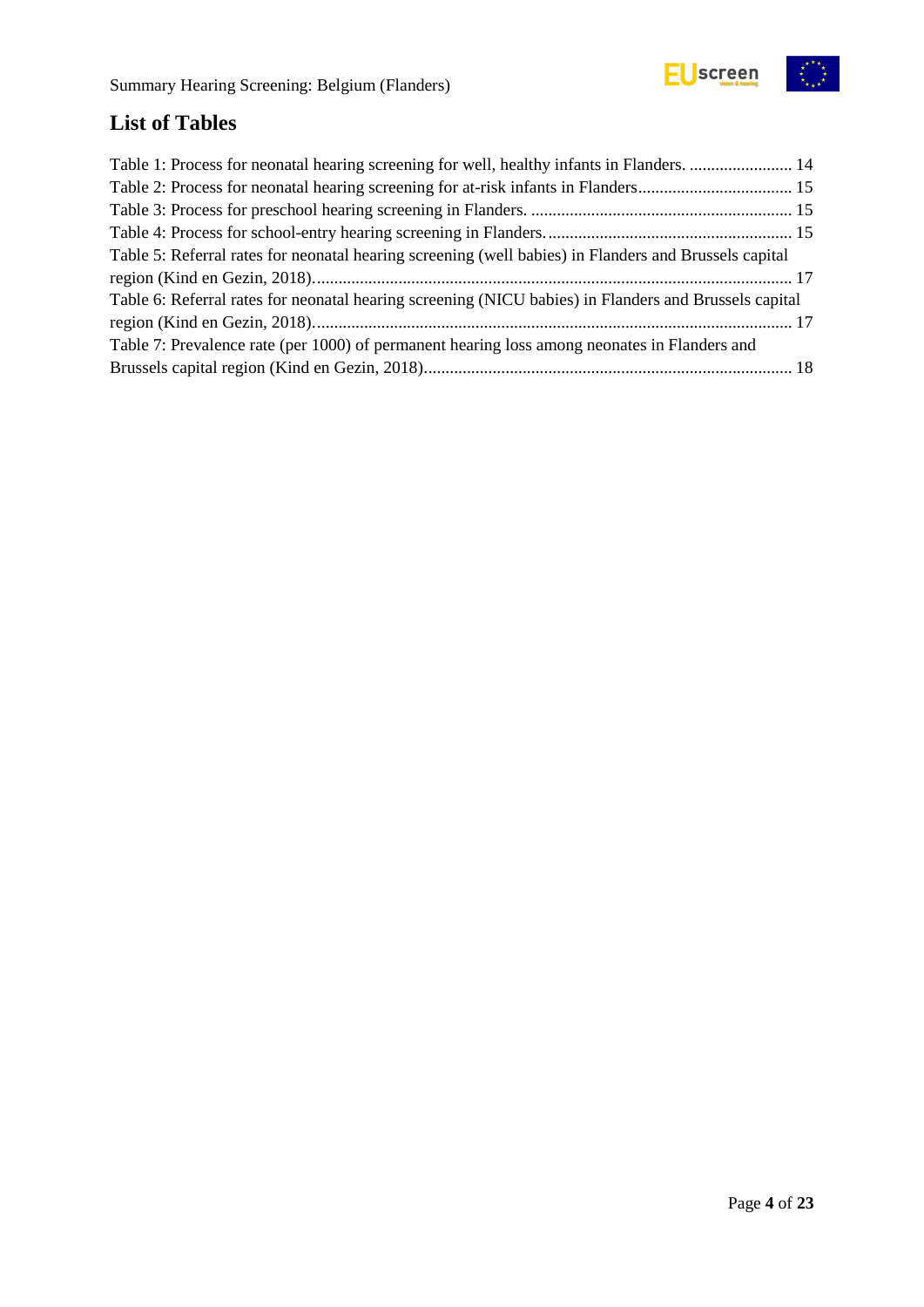$\begin{matrix} \star^{\star} & \star \\ \star & \star \end{matrix}$ 

## <span id="page-4-0"></span>**1. Glossary of Terms: Hearing Screening**

| A test result where a normal "pass" response could not be detected under<br><b>Abnormal test result</b><br>good conditions. The result on screening equipment may indicate "no<br>response," "fail," or "refer." |                                                                                                                                                                                                                                                                                                                                                                                                                                                                                                                                                                                                                                                                                                                                                                  |  |  |
|------------------------------------------------------------------------------------------------------------------------------------------------------------------------------------------------------------------|------------------------------------------------------------------------------------------------------------------------------------------------------------------------------------------------------------------------------------------------------------------------------------------------------------------------------------------------------------------------------------------------------------------------------------------------------------------------------------------------------------------------------------------------------------------------------------------------------------------------------------------------------------------------------------------------------------------------------------------------------------------|--|--|
| <b>Attendance rate</b>                                                                                                                                                                                           | The proportion of all those invited for screening that are tested and receive<br>a result,<br>Invited for screening includes all those that are offered the<br>screening test.<br>Tested and receive a result could be a "pass" or "fail".<br>Attendance rate provides information on the willingness of families to<br>participate in screening.                                                                                                                                                                                                                                                                                                                                                                                                                |  |  |
| See definition of Attendance rate.<br><b>Attendance rate in</b><br>first year of life<br>The calculation cut-off is after one year of life.                                                                      |                                                                                                                                                                                                                                                                                                                                                                                                                                                                                                                                                                                                                                                                                                                                                                  |  |  |
| <b>Compliance with</b>                                                                                                                                                                                           | The percentage of those who are referred from screening to a diagnostic<br>assessment that actually attend the first diagnostic assessment.                                                                                                                                                                                                                                                                                                                                                                                                                                                                                                                                                                                                                      |  |  |
| referral (percentage)                                                                                                                                                                                            | Percentage of compliance provides information on the willingness of<br>families to attend the diagnostic assessment after referral from screening.                                                                                                                                                                                                                                                                                                                                                                                                                                                                                                                                                                                                               |  |  |
| <b>Coverage</b>                                                                                                                                                                                                  | The proportion of those eligible for screening that are tested and receive a<br>result within a specific time.<br>Eligible for screening includes those within the population that are<br>covered under the screening or health care program.<br>Tested and receive a result could be a "pass" or "refer to<br>diagnostic assessment".<br>Specific time can be defined, such as 1 month after birth, 3 months<br>after birth, etc.<br>Coverage provides information on the overall effectiveness and timeliness<br>of a complete screening programme.<br>Factors such as being offered screening, willingness to participate, missed<br>screening, ability to complete the screen, and ability to document the<br>screening results will influence the coverage. |  |  |
| Coverage in first<br>year of life                                                                                                                                                                                | See definition of Coverage.<br>The specific time is pre-defined as within the first year of life.<br>In other words, the coverage is the proportion of those eligible for<br>screening that complete the screening sequence to a final result within the<br>first year of life.                                                                                                                                                                                                                                                                                                                                                                                                                                                                                  |  |  |
| <b>False negatives</b>                                                                                                                                                                                           | The percentage of infants/children with a hearing loss (defined by the<br>target condition) that receive a result of "pass" during screening.                                                                                                                                                                                                                                                                                                                                                                                                                                                                                                                                                                                                                    |  |  |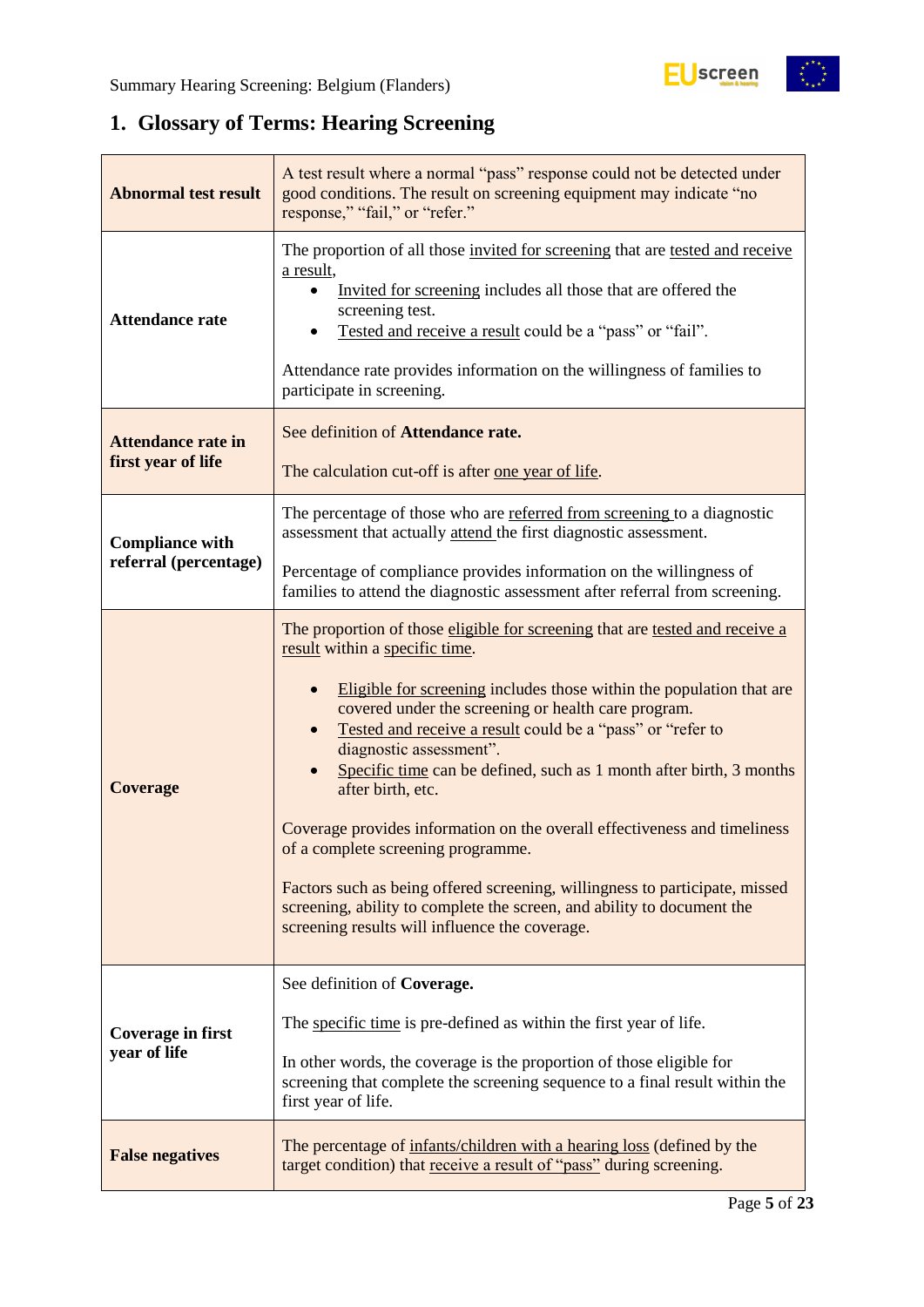|                                             | Example: If 100 infants with hearing loss are screened, and 1 infant passes<br>the screening, the percentage of false negatives is 1%.                                                                        |  |  |  |
|---------------------------------------------|---------------------------------------------------------------------------------------------------------------------------------------------------------------------------------------------------------------|--|--|--|
|                                             | The percentage of infants/children with normal hearing that receive a<br>result of "fail" from the final screening test.                                                                                      |  |  |  |
| <b>False positives</b>                      | Example: If 100 infants with normal hearing are screened, and 3 infants<br>fail the screening and are referred for diagnostic assessment, the<br>percentage of false positives is 3%.                         |  |  |  |
| <b>Guidelines</b>                           | Recommendations or instructions provided by an authoritative body on the<br>practice of screening in the country or region.                                                                                   |  |  |  |
| <b>Hearing screening</b><br>professional    | A person qualified to perform hearing screening, according to the practice<br>in your country or region.                                                                                                      |  |  |  |
| <b>Inconclusive test</b><br>result          | A test result where a normal "pass" response could not be detected due to<br>poor test conditions.                                                                                                            |  |  |  |
| <b>Invited for screening</b>                | Offered screening.                                                                                                                                                                                            |  |  |  |
| <b>Outcome of hearing</b><br>screening      | An indication of the effectiveness or performance of screening, such as a<br>measurement of coverage rate, referral rate, number of infants detected,<br>etc.                                                 |  |  |  |
| <b>Permanent hearing</b>                    | A hearing impairment that is <i>not</i> due to a temporary or transient condition<br>such as middle ear fluid.                                                                                                |  |  |  |
| loss                                        | Permanent hearing loss can be either sensorineural or permanent<br>conductive.                                                                                                                                |  |  |  |
| <b>Positive predictive</b>                  | The percentage of infants/children referred from screening who have a<br>confirmed hearing loss, as described by your protocol or guideline and<br>indicated in the <b>Target Condition</b> (see definition). |  |  |  |
| value                                       | For example, if 100 babies are referred from screening for diagnostic<br>assessment and 90 have normal hearing while 10 have a confirmed hearing<br>loss, the positive predictive value would be 10%.         |  |  |  |
| <b>Preschool or</b><br>(pre)school children | All children between 3-6 years of age.                                                                                                                                                                        |  |  |  |
| <b>Preschool or</b>                         | Screening that takes place during the time children are between 3-6 years<br>of age.                                                                                                                          |  |  |  |
| (pre)school screening                       | This refers to <i>any</i> hearing screening during this age. The location of the<br>screening is irrelevant to the definition.                                                                                |  |  |  |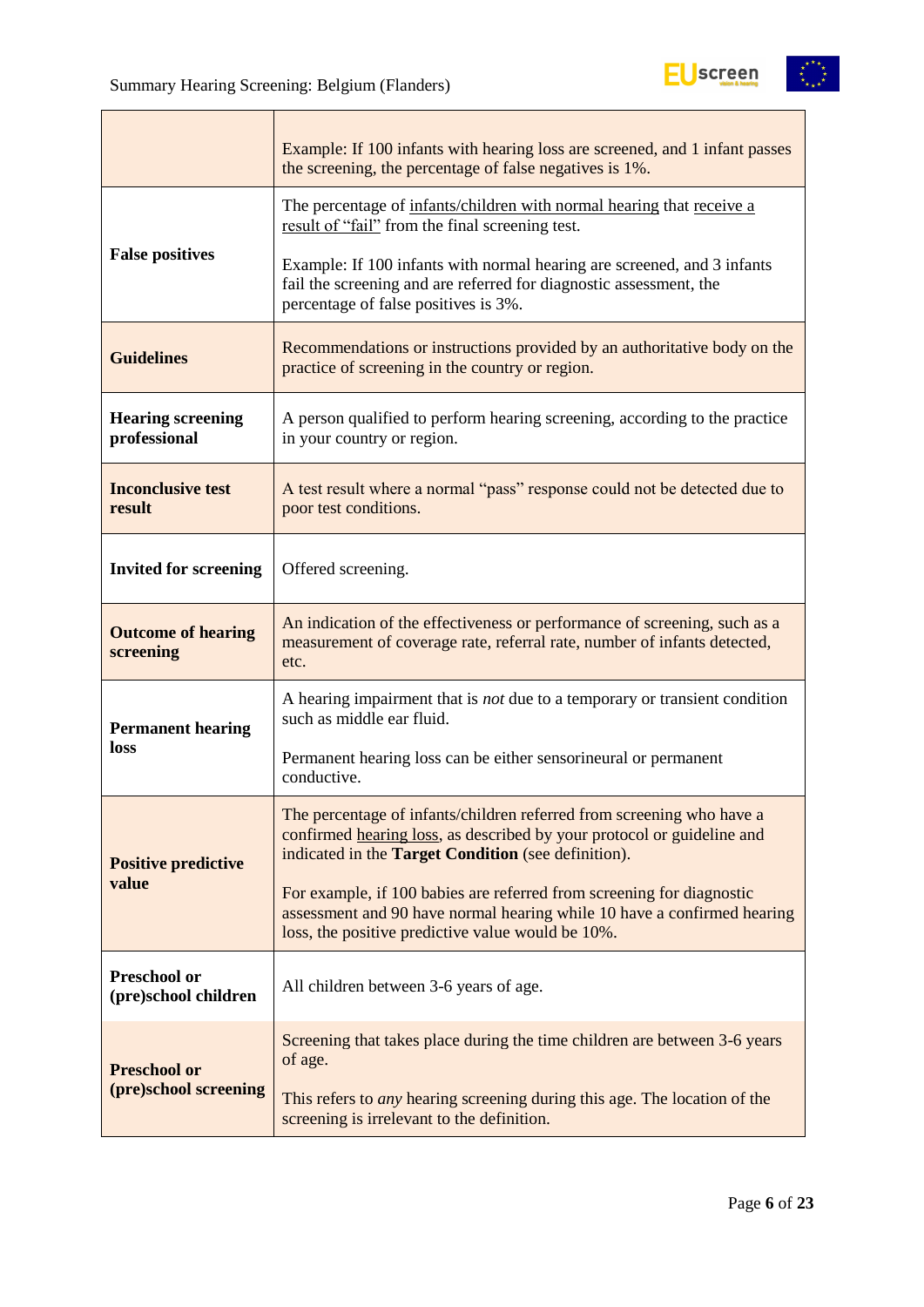$\mathbf{r}$ 



| <b>Prevalence</b>                                                                                                                                | The number or percentage of individuals with a specific disease or<br>condition. Prevalence can either be expressed as a percentage, proportion,<br>or as the value per 1000 individuals within the same demographic.                                                                                                                                                                                                          |  |  |  |
|--------------------------------------------------------------------------------------------------------------------------------------------------|--------------------------------------------------------------------------------------------------------------------------------------------------------------------------------------------------------------------------------------------------------------------------------------------------------------------------------------------------------------------------------------------------------------------------------|--|--|--|
| <b>Programme</b>                                                                                                                                 | An organized system for screening, which could be based nationally,<br>regionally or locally.                                                                                                                                                                                                                                                                                                                                  |  |  |  |
| <b>Protocol</b>                                                                                                                                  | Documented procedure or sequence for screening, which could include<br>which tests are performed, when tests are performed, procedures for<br>passing and referring, and so forth.                                                                                                                                                                                                                                             |  |  |  |
| A method for checking and ensuring that screening is functioning<br><b>Quality assurance</b><br>adequately and meeting set goals and benchmarks. |                                                                                                                                                                                                                                                                                                                                                                                                                                |  |  |  |
| Referral criteria                                                                                                                                | A pre-determined cut-off boundary for when an infant/child should be re-<br>tested or seen for a diagnostic assessment.                                                                                                                                                                                                                                                                                                        |  |  |  |
|                                                                                                                                                  | For example, referral criteria may be "no response" at 35 dB nHL.                                                                                                                                                                                                                                                                                                                                                              |  |  |  |
| <b>Risk babies / Babies</b>                                                                                                                      | All infants that are considered to be at-risk or have risk-factors for hearing<br>loss according to the screening programme.                                                                                                                                                                                                                                                                                                   |  |  |  |
| at-risk                                                                                                                                          | Two common risk factors are admission to the neonatal-intensive care unit<br>(NICU) or born prematurely. However, other risk factors for hearing loss<br>may also be indicated in the screening programme.                                                                                                                                                                                                                     |  |  |  |
|                                                                                                                                                  | The percentage of infants/children with hearing loss that are identified via<br>the screening program.                                                                                                                                                                                                                                                                                                                         |  |  |  |
| <b>Sensitivity</b>                                                                                                                               | For example, if 100 babies with hearing loss are tested, and 98 of these<br>babies are referred for diagnostic assessment while 2 pass the screening,<br>the sensitivity is 98%.                                                                                                                                                                                                                                               |  |  |  |
|                                                                                                                                                  | The percentage of infants/children with normal hearing that pass the<br>screening.                                                                                                                                                                                                                                                                                                                                             |  |  |  |
| <b>Specificity</b>                                                                                                                               | For example, if 100 babies with normal hearing are tested, and 10 of these<br>babies are referred for diagnostic assessment and 90 pass the screening, the<br>specificity is 90%.                                                                                                                                                                                                                                              |  |  |  |
| <b>Target condition</b>                                                                                                                          | The hearing loss condition you are aiming to detect via your screening<br>programme. This includes:<br>The laterality of the condition, whether the program aims to detect<br>both unilateral and bilateral hearing loss or just bilateral hearing<br>loss.<br>The severity of the condition, whether the program aims to detect<br>$\bullet$<br>hearing $loss \ge 30$ dB HL, $\ge 35$ dB HL, $\ge 40$ dB HL or $\ge 45$ dB HL |  |  |  |
|                                                                                                                                                  |                                                                                                                                                                                                                                                                                                                                                                                                                                |  |  |  |
| <b>Well, healthy babies</b>                                                                                                                      | Infants who are <i>not</i> admitted into the NICU or born prematurely.<br>Well, healthy babies may or may not have additional risk factors for<br>hearing loss, according to the procedures indicated in the specific<br>screening programme.                                                                                                                                                                                  |  |  |  |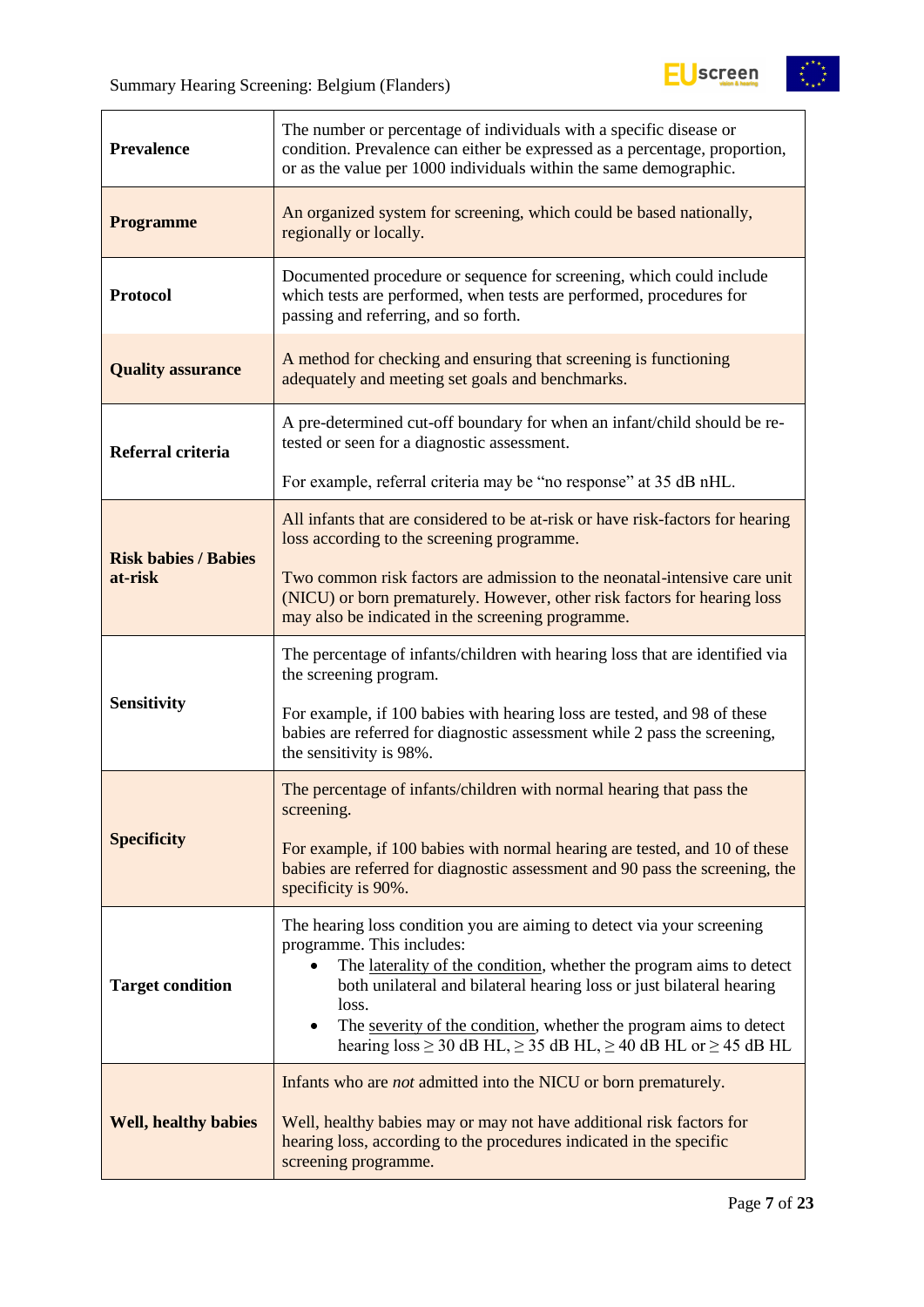## <span id="page-7-0"></span>**2. Abbreviations**

- ABR auditory brainstem response
- aABR automatic auditory brainstem response
- ANSD auditory neuropathy spectrum disorder
- ASSR auditory steady-state response
- CI cochlear implant
- CMV cytomegalovirus
- dB HL decibel hearing level
- dB nHL decibel normalized hearing level
- dB SNR decibel signal-to-noise ratio
- DPOAE distortion product otoacoustic emissions
- HA hearing aid
- NICU neonatal intensive care unit
- OAE otoacoustic emissions
- TEOAE transient-evoked otoacoustic emissions

EUscreen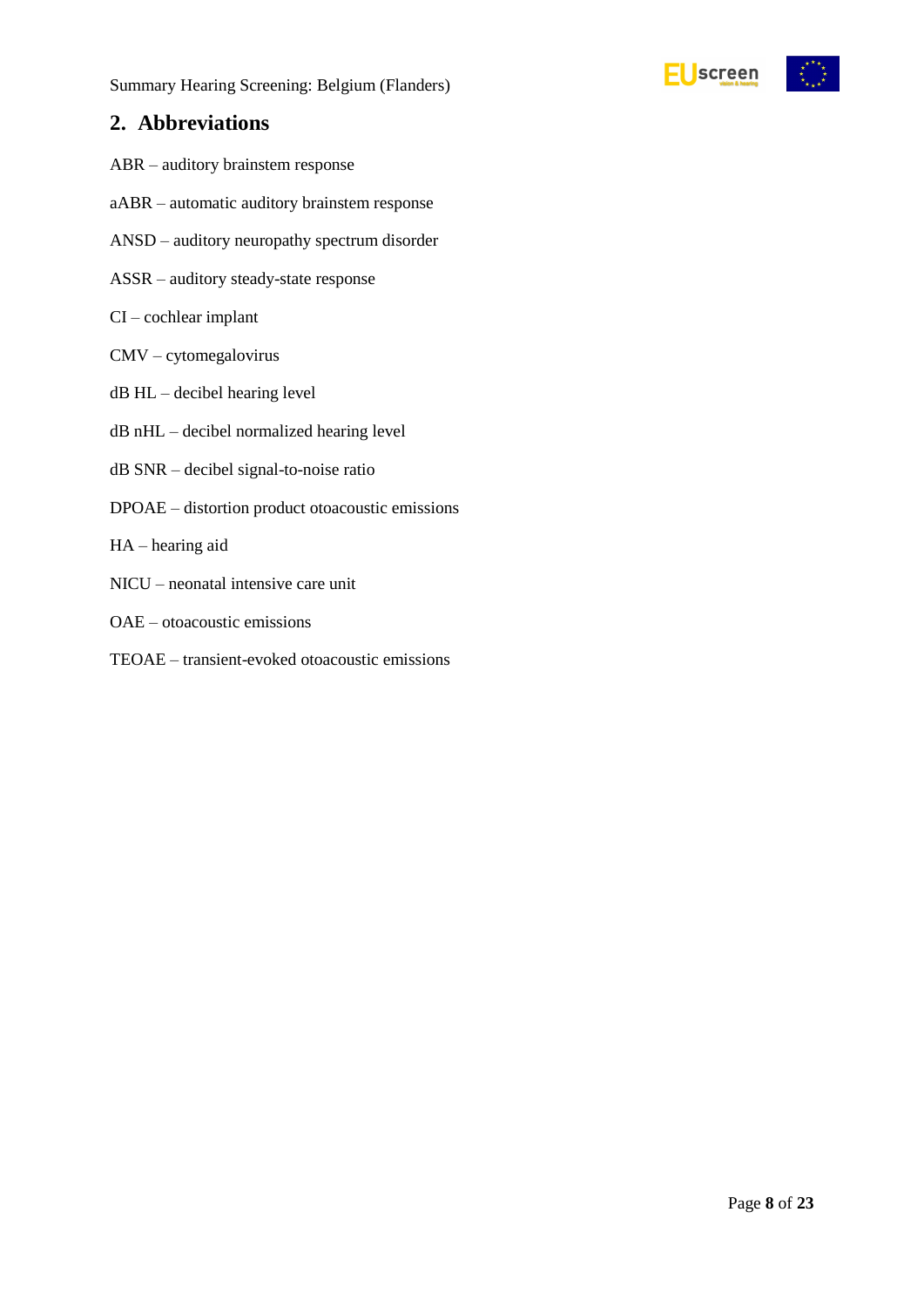

## <span id="page-8-0"></span>**3. Background**

In Belgium, hearing screening is performed nationally and organized regionally. The following report contains information with regards to childhood hearing screening in the Flanders region and Brussels capital region in the country of Belgium.

#### <span id="page-8-1"></span>**3.1. General**

The Flanders region of Belgium has a total area of 13 683 km<sup>2</sup> with a population of 7 341 546 in 2010 (Belgian Federal Public Services, 2019). In Belgium, it is regulation that each birth be registered in a national database. The number of births in Flanders and Brussels capital region was 88 691 infants in 2010 (Belgian Federal Government, 2017). Data from Statistics Flanders report 64 501 births in the Flanders region in 2017 (Statistics Flanders, 2018).

The World Bank income classification categorizes Belgium as a high-income country (World Health Organization, 2015). The gross domestic product (GDP) per capita for all of Belgium was  $\epsilon$ 37 857.25 in 2014 (Trading Economics, 2017) and for Flanders region, GDP per capita was an estimated €36 700 in 2018 (Statistics Flanders, 2018).

From the World Health Organization (WHO) Global Health Expenditure Database, health expenditure in Belgium in 2015 was 4228 USD or €3618 per capita (World Health Organization, 2018).

Data acquired from the 2016 United Nations Demographic Yearbook indicate an infant mortality rate of 3.3 per 1000 for the country of Belgium in 2015 (United Nations Statistics Division, 2016).

#### <span id="page-8-2"></span>**3.2. Neonatal hearing screening**

In Flanders, neonatal hearing screening is conducted universally, with all babies in the country having access to hearing screening, though participation is not obligatory for parents.

Neonatal hearing screening is funded by the Flemish government and embedded in the Preventive Child Health Care screening system. Neonatal hearing screening is organized by the programme Kind en Gezin for the Flemish Region.

Hearing screening for well babies was started by Kind en Gezin in 1997 and was fully implemented across Flanders in 1998. Prior to then, NICU screening had already been implemented autonomously by hospitals. When Kind en Gezin began the universal screening programme, some NICUs turned over screening responsibility to Kind en Gezin while others continued their NICU-screening programme independently. Hospitals that screen NICU infants independently report their screening coverage monthly to Kind en Gezin, and Kind en Gezin then screens any infants that missed screening prior to discharge.

#### <span id="page-8-3"></span>**3.3. Preschool hearing screening**

Preschool and school entry hearing screening currently exists in Flanders. Preschool/school entry hearing screening is funded by the state. Preschool and school entry hearing screening is not embedded in Preventive Child Health Care, but instead it is organized by Centrum Leerlingenbegeleiding translated to the Student Guidance Center. This organization employs doctors, nurses, social workers, etc., and provides schools with medical supervision.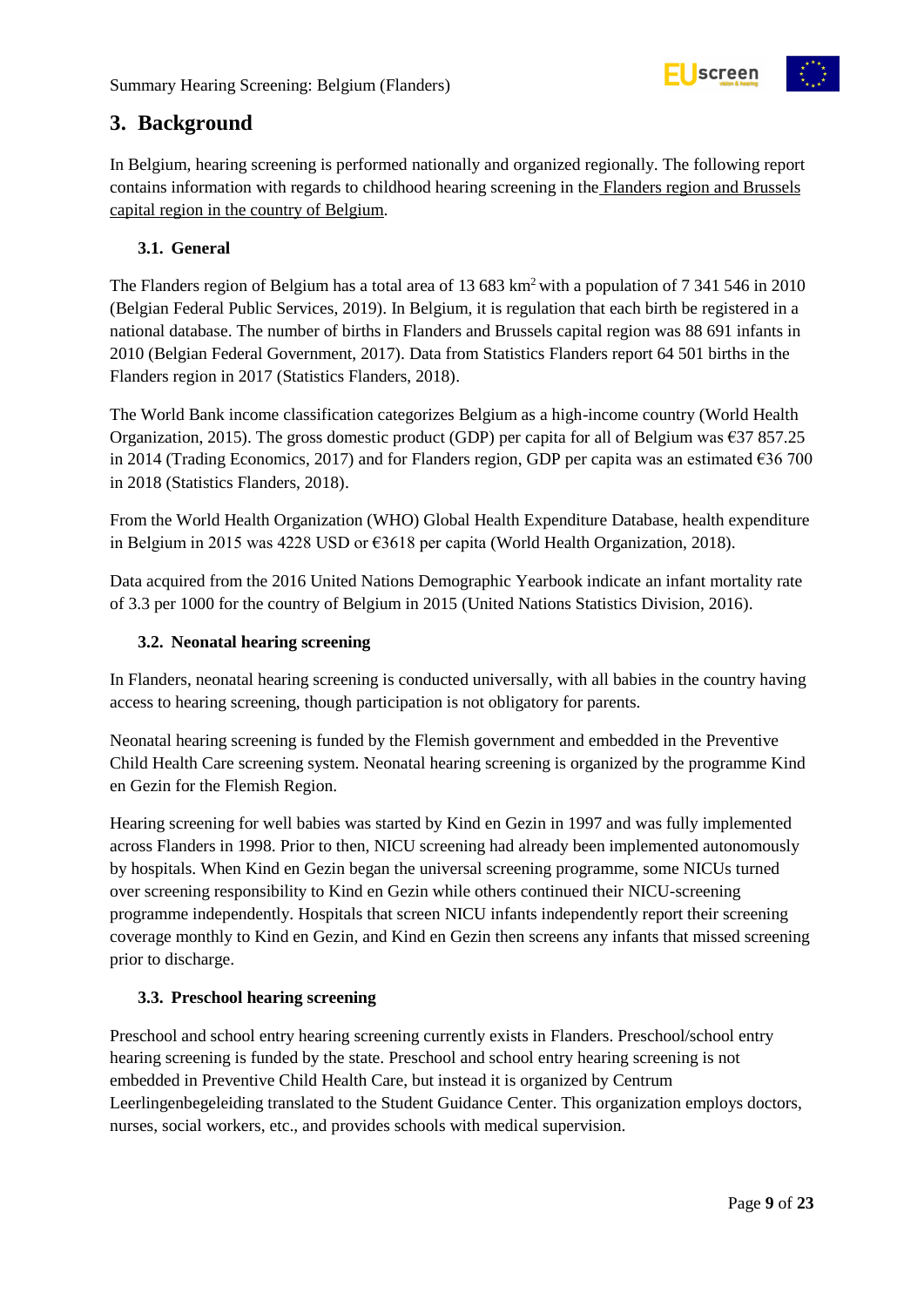

Preschool hearing screening existed universally in Flanders up to the 2016-2017 school year. Thereafter, hearing screening guidelines changed in that screening is only provided to preschool-age children (age 3) with risk factors for hearing loss. Screening is later universally provided to all children during their first year of primary school (5-6 years), fifth year of primary school, and third year of secondary school.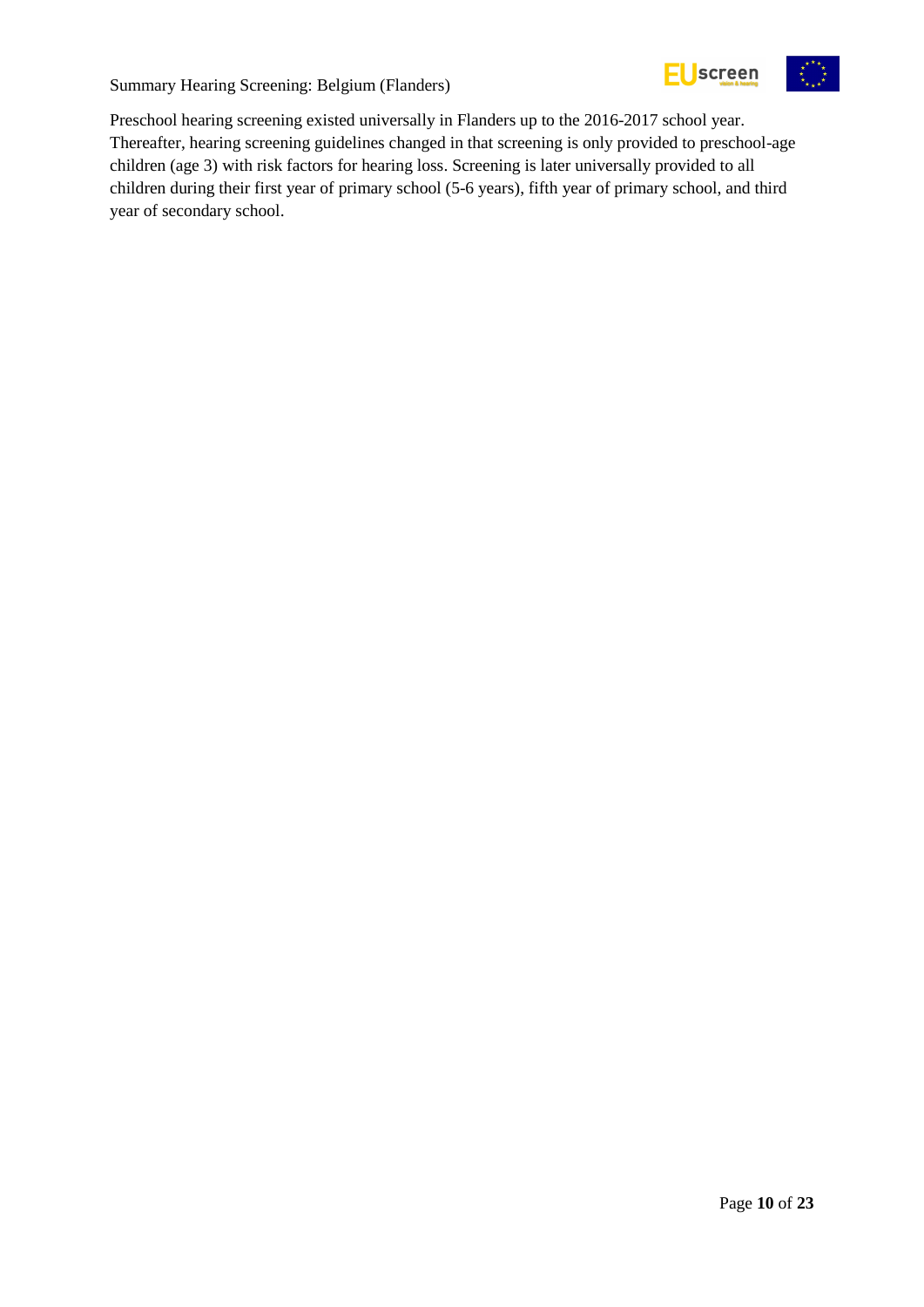

## <span id="page-10-0"></span>**4. Guidelines & Quality Control**

National guidelines for childhood hearing screening are available from the Flemish Scientific Association for Youth Health Care, including both neonatal and preschool screening and include the protocols for performing hearing screening (Vlaamse Wetenschappelijke Vereniging voor Jeugdgezondheidszorg, 2015; Vlaamse Wetenschappelijke Vereniging voor Jeugdgezondheidszorg, 2017; Van Hoeck, 2015; Vlaamse Wetenschappelijke Vereniging voor Jeugdgezondheidszorg, 2016).

The content of the neonatal hearing screening programme was decided on by a scientific board on neonatal hearing screening, in collaboration with the departments Geïntegreerd gezinsbeleid and Medical cel within Kind en Gezin. The content of the preschool/school hearing screening programme was also decided on by a group of experts, a scientific advisory board, and a resonance group with the Student Guidance Center. Implementation of the guideline was performed after approval by a board of trustees within the Flemish Scientific Association for Youth Health Care (Vlaamse Wetenschappelijke Vereniging voor Jeugdgezondheidszorg, 2016).

The neonatal screening programme has been changed since implementation. Specifically, guidelines were adjusted in 2004 so that a non-pass result at rescreening would indicate cause for referral for audiological assessment. In 2006 and again in 2013, the programme updated its protocol to accommodate a change in screening device. The neonatal hearing screening programme is regularly reviewed during the annual meeting of the Scientific Board on Newborn Hearing Screening.

If changes are to take place, the following procedure is put in place: first, a notification will exist in the agenda of the Scientific Board meeting, at which time an open discussion will commence. Second, a taskforce will be implemented to investigate the change, and conclusions with proposed suggestions will be made to the Scientific and Administration Board of Kind en Gezin. Third, an implementation group will be assigned under guidance from the Scientific and Administration Board of Kind en Gezin, which will prepare the implementation process. Finally, after implementation, review and quality assessment will be performed by the Scientific and Administration Board of Kind en Gezin. This entire process is funded by the working budget of Kind en Gezin.

Because hearing screening is organized by Kind en Gezin, quality assurance of the neonatal hearing screening programme is an internal process. Specifically, information is collected about neonatal hearing screening through the infant's medical record collected by a nurse. Kind en Gezin works in close collaboration with 22 centers of excellence on diagnosis and rehabilitation.

Annual reports on neonatal hearing screening results are not available. However, some data on the performance of neonatal hearing screening are available and made public on the Kind en Gezin website (Kind en Gezin, 2018). A report was previously published with data from 2009 to 2011 (Van Kerschaver & Stappaerts, 2012).

There have been studies published on the hearing screening programme in Flanders including studies measuring the effectiveness of neonatal hearing screening (Van Kerschaver, Boudewyns, Stappaerts, Wuyts, & Van de Heyning, 2007; Verhaert, Willems, Van Kerschaver, & Desloovere, 2008; Hardonk, et al., 2011; Van Kerschaver, Boudewns, Declau, Van de Heyning, & Wuyts, 2012; Stappaerts & Hoppenbrouwers, 2018).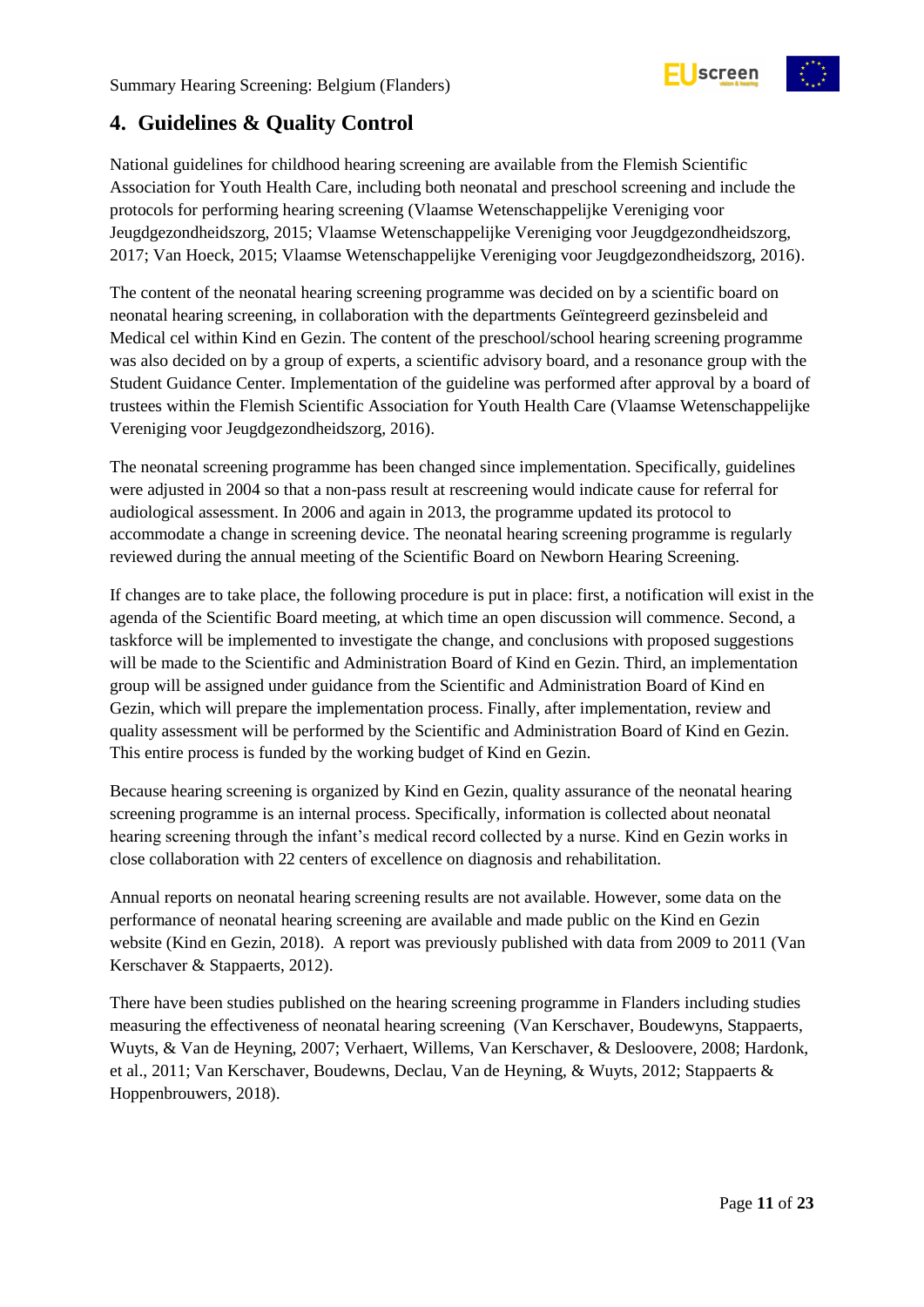

## <span id="page-11-0"></span>**5. Process: Screening, Diagnosis, Intervention**

#### <span id="page-11-1"></span>**5.1. Neonatal hearing screening**

Well-babies are screened by Kind en Gezin in welfare baby clinics, at home, in district houses, or in Houses for the Child. There is currently one maternity ward where well babies are screened in the hospital by audiologists. For NICU infants, some hospitals perform screening in the hospital NICU while other hospitals discharge NICU infants and they are then screened by Kind en Gezin at home, in district houses, or in welfare baby clinics.

The percentage of infants born in a maternity hospital in Flanders is 83.8% and 0.8% are delivered at home. The remaining percentage is unknown. It is roughly estimated that the length of stay in the hospital after delivery is, on average, 3 nights (4 days) for first-time mothers and 2 nights for non-firsttime mothers.

Parents/caregivers of well and at-risk babies are invited to participate in neonatal hearing screening via a house call by nurses of Kind en Gezin or by phone for parents that are difficult to contact. Asylum seekers are contacted in their asylum centre. Parents who drop into the welfare baby clinics with a baby who has not previously been screened are invited for hearing screening.

Hearing screening for well babies should be completed by 4-6 weeks though the programme aims to screen within 21 days after birth. Hearing screening for at-risk babies screening should be completed as soon as possible according to protocol. Exclusion criteria from neonatal screening is 4 months for a well-baby and 6 months for a NICU baby. At this age, if screening has not been performed, they are automatically referred for follow-up testing.

All babies with risk factors included on the JCIH list are regarded by Kind en Gezin as 'at risk' and are followed-up more closely by the screening protocol. A nurse who is responsible for the trajectory of the child keeps a closer eye on the development these infants. Approximately 3% of neonates make up this group of infants considered "at-risk."

Data are not available regarding the prevalence of CMV or meningitis in Flanders.

The target condition for screening for well and at-risk babies is a unilateral or bilateral hearing loss of 40 dB HL or worse.

#### <span id="page-11-2"></span>**5.2. Neonatal diagnostic assessment**

The diagnostic assessment after neonatal hearing screening referral should be completed by 3 months.

#### <span id="page-11-3"></span>**5.3. Preschool hearing screening**

Preschool hearing screening is not embedded in the Preventive Child Health Care screening system but is part of the Centres for Student Guidance and takes place in the Centres for Student Guidance.

The target condition for preschool hearing screening (selective screening) is a hearing loss of 35 dB HL or worse at 1000 and 4000 Hz. The target condition for school-entry screening (universal screening) is a hearing loss of 35 dB HL or worse at 1000 and 4000 Hz (Vlaamse Wetenschappelijke Vereniging voor Jeugdgezondheidszorg, 2016).

All children in the first year of primary school (age 5-6) are invited to screening by Centres for Student Guidance and screening is performed in the schools by nurses from the Centres for Student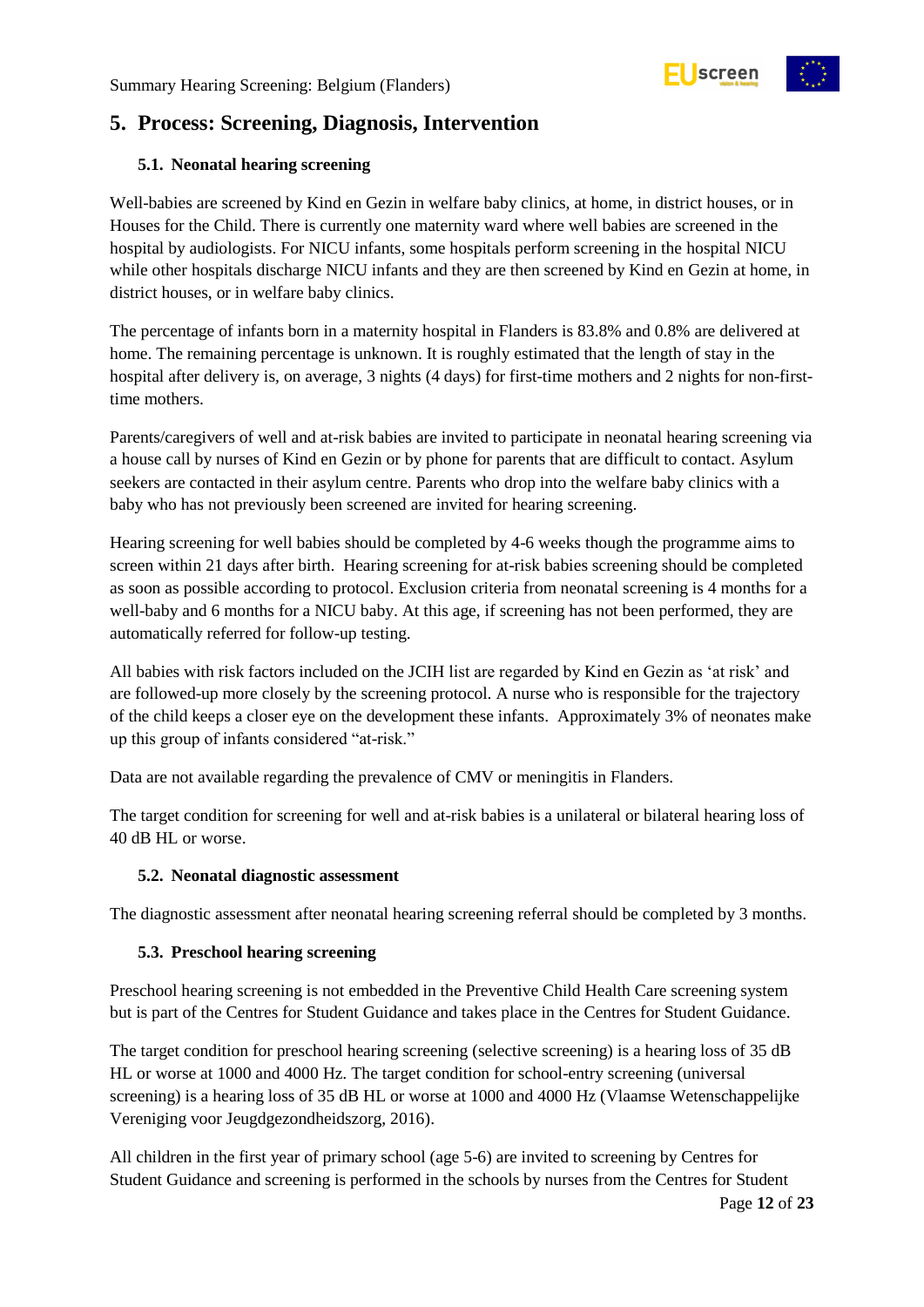

Guidance (Vlaamse Wetenschappelijke Vereniging voor Jeugdgezondheidszorg, 2016). Screening also occurs in the fifth year of primary school and third year of secondary school.

#### <span id="page-12-0"></span>**5.4. Intervention approach**

In Flanders, treatment options available include grommets, hearing aids, bone conductive devices, cochlear implants, and brainstem implants.

Data are not available regarding the minimum age for fitting infants with hearing aids or cochlear implants. Data are not available at Kind en Gezin regarding the minimum criteria for fitting hearing aids.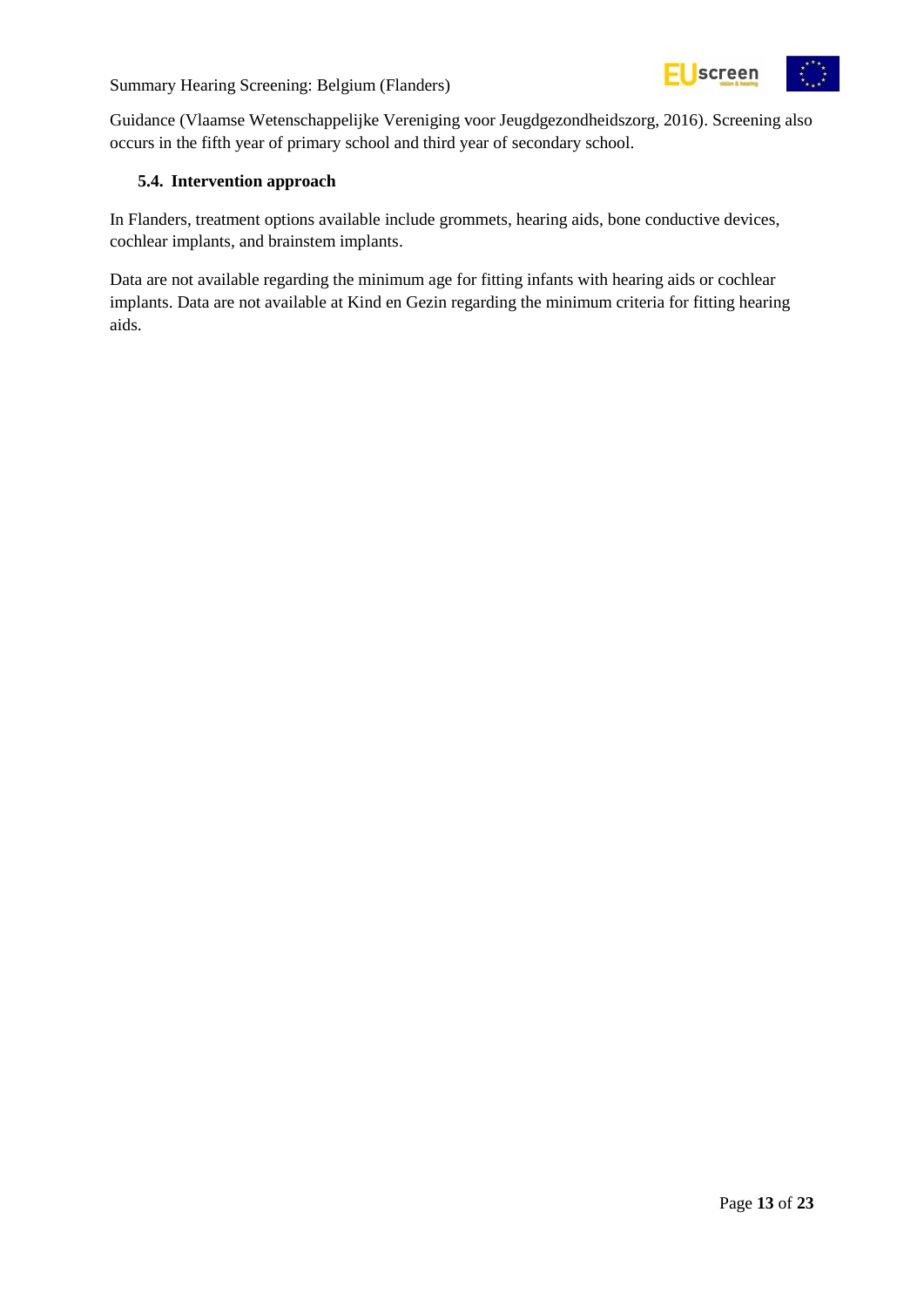

### <span id="page-13-0"></span>**6. Protocols**

Hearing screening protocols are described for neonatal hearing screening (well and at-risk) as well as for preschool hearing screening when applicable.

- The Test performed is the screening technique used
- The Age of the child is indicated in hours, days, months or years
- Referral criteria may be the lack of an OAE response at specified frequencies, a responsewaveform repeatability constant, the absence of an aABR response at a specified intensity, or an absent behavioural response at a specified intensity. Referral criteria may be defined within a protocol or limited based on the device used.
- The Device is the screening device used.
- Unilateral Referrals indicates whether children are referred if only one ear fails screening.
- The Location is where the screening takes place

#### <span id="page-13-1"></span>**6.1. Neonatal hearing screening (well)**

The process for neonatal hearing screening for well babies is summarized in Table 1, whereby a 2-step aABR - aABR protocol is in effect.

The aABRs are performed in welfare baby clinics, at home, in district houses, or in Houses for the Child, with the exception of one hospital performing screening in the maternity ward. If the infant does not pass the first aABR test, rescreening occurs within 48 hours. One exception is if the infant is suffering from a severe cold, in which re-screening will take place after one week.

**Test Age Referral criteria Device Unilateral Referrals? Location** aABR1 <1 month 35 dB nHL MAICO 11MB Classic Yes Welfare baby clinics, home, district houses, Houses for the Child aABR2 48 hrs after first test 35 dB nHL MAICO 11MB Classic Yes

<span id="page-13-3"></span>Table 1: Process for neonatal hearing screening for well, healthy infants in Flanders.

#### <span id="page-13-2"></span>**6.2. Neonatal hearing screening (at-risk)**

The screening protocol for at-risk (NICU) infants is the same as for well infants. Details are described in Table 2. However, there are some differences in care and follow-up in that infants with JCIH risk factors are carefully monitored by Kind en Gezin and followed closely by their pediatric nurse.

The organizational situation is complex for NICU infants, as some hospitals take responsibility for screening NICU infants, while for other hospitals Kind en Gezin screens infants before or after discharge. A hospitalized infant will be screened immediately after discharge or in the hospital ward, depending on the condition of the child and length of expected stay.

Some infants are referred to a diagnostic assessment after initial screening, thus skipping the rescreening. These infants are those with a presence of family history (at parent's request) or with a craniofacial abnormality.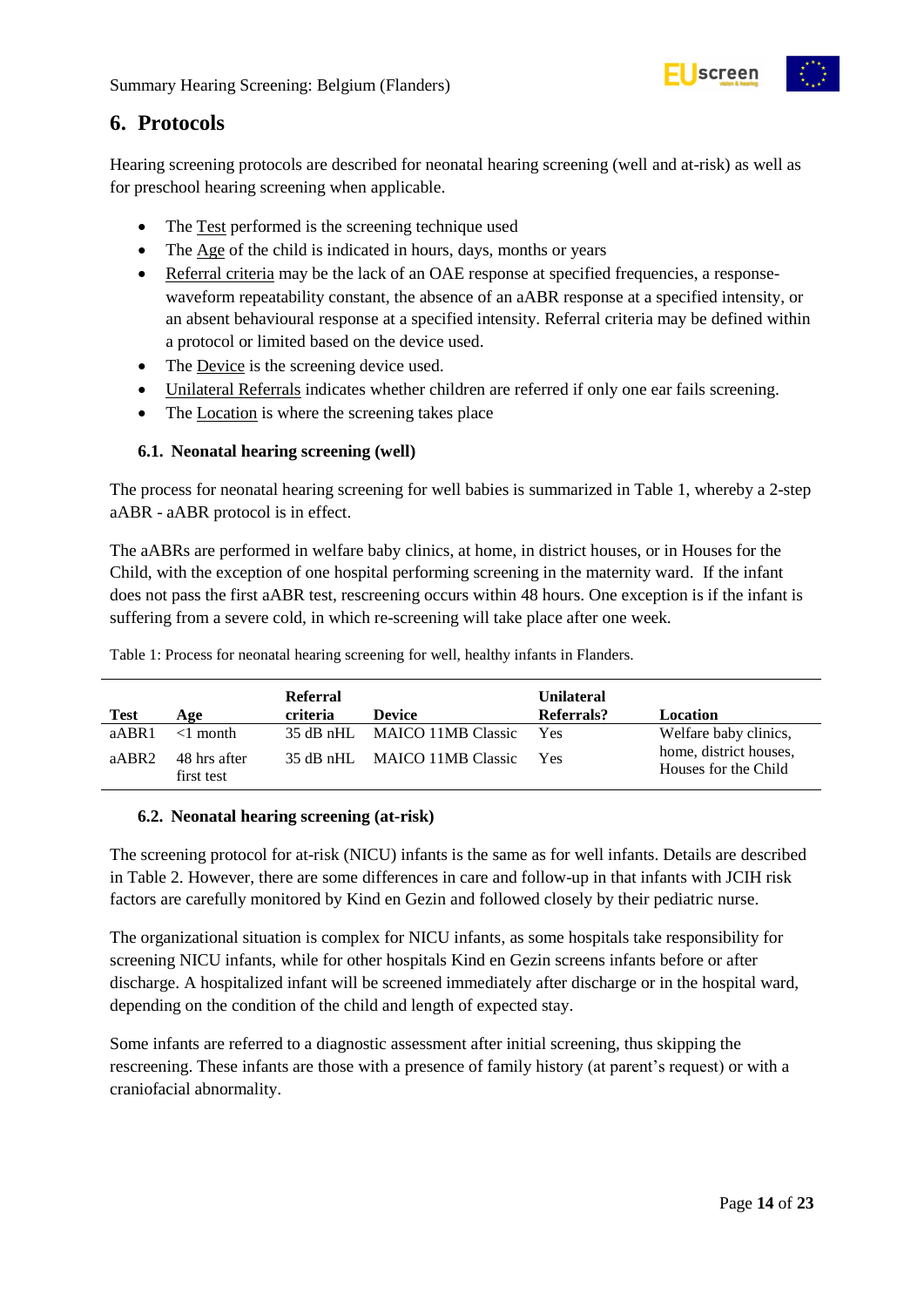

<span id="page-14-1"></span>Table 2: Process for neonatal hearing screening for at-risk infants in Flanders

| <b>Test</b> | Age                       | <b>Referral</b><br>criteria | <b>Unilateral</b><br>Referrals? | Location                                                                          |
|-------------|---------------------------|-----------------------------|---------------------------------|-----------------------------------------------------------------------------------|
| aABR1       | >31 weeks gestational age | $35$ dB nHL                 | Yes                             | <b>NICU</b>                                                                       |
| aABR2       | 48 hrs after first test   | $35$ dB nHL                 | Yes                             | NICU / Welfare baby<br>clinics, home, district<br>houses, Houses for the<br>Child |

#### <span id="page-14-0"></span>**6.3. Preschool hearing screening**

Preschool-age screening is selectively performed on children with risk factors for hearing loss or those who were not screened as a newborn. Universal hearing screening is then performed in schools at 5-6 years of age using a short version of pure-tone audiometry screening. At a later age (age 10-11 and 14- 15), children are screened again using the SPIN (speech in noise) test (Vlaamse Wetenschappelijke Vereniging voor Jeugdgezondheidszorg, 2016).

<span id="page-14-2"></span>Table 3: Process for preschool hearing screening in Flanders.

| <b>Test</b>                          | Age | Referral criteria       | <b>Unilateral</b><br>Referrals? | <b>Location</b> |
|--------------------------------------|-----|-------------------------|---------------------------------|-----------------|
| Pure-tone audiometry (selective) 3-4 |     | 35 dB HL $(1 & 4k$ kHz) | Yes                             | Preschool       |

<span id="page-14-3"></span>Table 4: Process for school-entry hearing screening in Flanders.

| <b>Test</b>                          | Age | Referral criteria              | <b>Unilateral</b><br>Referrals? | Location |
|--------------------------------------|-----|--------------------------------|---------------------------------|----------|
| Pure-tone audiometry (universal) 5-6 |     | 30 dB HL $(1 & 4 \text{ kHz})$ | Yes                             | School   |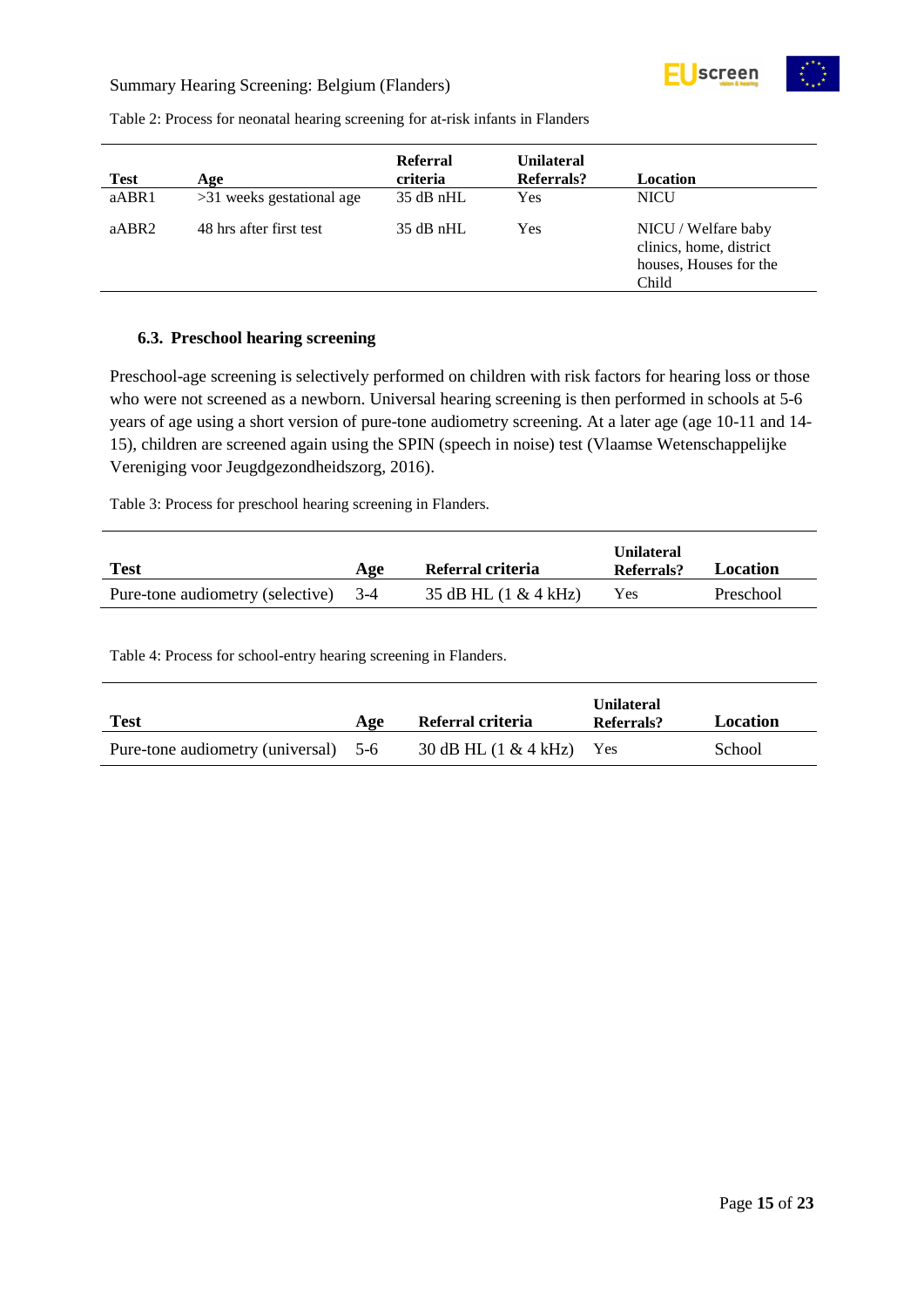



### <span id="page-15-0"></span>**7. Professionals**

#### <span id="page-15-1"></span>**7.1. Neonatal hearing screening (well)**

Neonatal hearing screening is performed by nurses employed by Kind en Gezin as well as audiologists in some maternity wards.

Training consists of an e-learning module (2 hours) and on-site training by an experienced nursecolleague or training coordinator within Kind en Gezin (4 hours). This training is not certified, as it is provided internally and immediately after employment by Kind en Gezin; however, the training quality itself is internally monitored by the Kind en Gezin team.

There is an annual update for the trainers, and the e-learning module is updated when changes are made to the screening programme. Updates are then made to nurses via the regional senior expert and intranet information. The performance of nurses is monitored via tracing of unscreened infants, late screened infants, or infants that were not referred properly. Infants that do not attend follow-up assessments following referrals are tracked, along with infants that are improperly referred. Infants that are diagnosed with hearing loss having received a pass are registered and investigated. NICU graduates that missed screening are closely monitored to ensure high coverage.

#### <span id="page-15-2"></span>**7.2. Neonatal hearing screening (at-risk)**

Screening for at-risk (NICU) infants is also performed by nurses in Kind en Gezin, or independently by nurses or audiologists in the hospitals.

#### <span id="page-15-3"></span>**7.3. Preschool hearing screening**

Screening for preschool-age children is performed by nurses from the Centres for Student Guidance.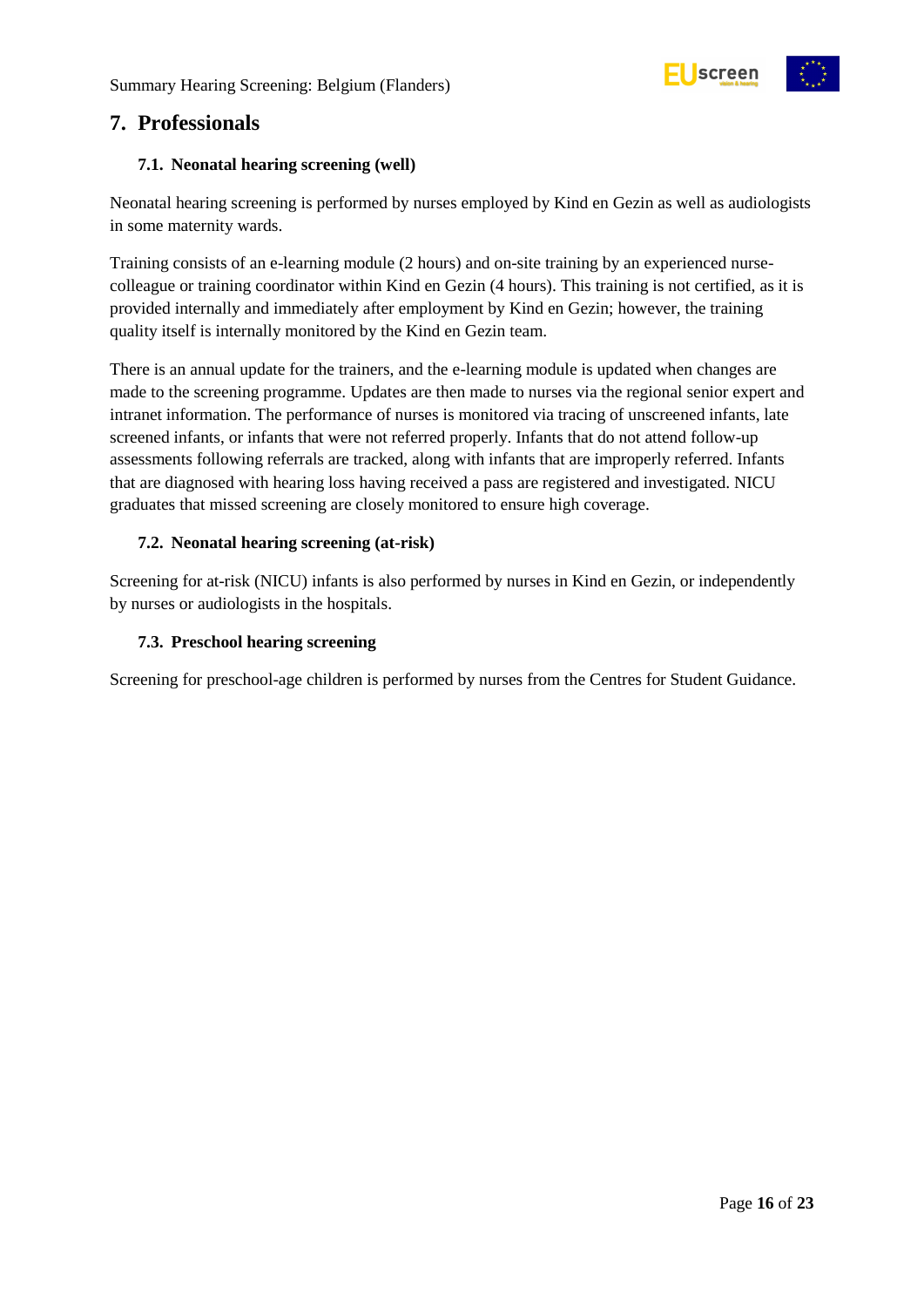## <span id="page-16-0"></span>**8. Results: Neonatal Hearing Screening**

#### <span id="page-16-1"></span>**8.1. Coverage and attendance rates**

The coverage rate for Flanders for 2016 was 96% (Kind en Gezin, 2018), and is defined as the percentage of eligible infants born who were screened with at least one screening test. This includes 91.5% screened by Kind en Gezin and 4.5% screened in the maternity hospital. The remaining percentage may be infants who could not be reached for screening, whose parents refused screening, or who missed being offered. This figure includes all children born in Flanders, including well and atrisk infants. In Brussels region, the coverage rate is more difficult to determine based on the fact that some infants are screened under the programme organized within Wallonia-Brussels Federation.

The number of children missed being *offered* screening is not indicated, and therefore, the attendance rate cannot be calculated for the initial screen.

#### <span id="page-16-2"></span>**8.2. Referral rates**

Referral rates for well babies and NICU babies are presented in Tables 4 and 5 for 2016 data. Data from Flanders exclude data from Brussels capital region; however, results for Brussels-capital region are similar.

<span id="page-16-4"></span>Table 5: Referral rates for neonatal hearing screening (well babies) in Flanders and Brussels capital region (Kind en Gezin, 2018).

| <b>Test</b>  | <b>Referral Rate (Flanders)</b> | Referral rate (Brussels capital region) |
|--------------|---------------------------------|-----------------------------------------|
| aABR1        | 3.8%                            | 5.2%                                    |
| aABR2        | 39.5%                           | 46.2%                                   |
| $\mathbf{r}$ | $10001 \t 1 \t 1 \t 1 \t 1$     |                                         |

Pass rates assume a 100% attendance rate at each step.

<span id="page-16-5"></span>Table 6: Referral rates for neonatal hearing screening (NICU babies) in Flanders and Brussels capital region (Kind en Gezin, 2018).

| <b>Test</b> | <b>Referral Rate (Flanders)</b> | Referral rate (Brussels capital region) |
|-------------|---------------------------------|-----------------------------------------|
| aABR1       | 7.5%                            | 8.1%                                    |
| aABR2       | 54.7%                           | 42.0%                                   |
|             | $\overline{1000}$               |                                         |

Pass rates assume a 100% attendance rate at each step.

The final referral rates to a diagnostic assessment after the 2-step aABR procedure for well infants was 1.4% and 2.4% for Flanders and Brussels-capital region, respectively (Kind en Gezin, 2018). For internal data from within Kind en Gezin, the final referral rate for 2017 was 1.25% (Kind en Gezin, 2018).

The final referral rate to a diagnostic assessment for NICU babies was 4% and 3.3% for Flanders and Brussels-capital region, respectively (Kind en Gezin, 2018). From Kind en Gezin's internal database, the final referral rate for NICU babies tested by Kind en Gezin was 1% in 2017 (Kind en Gezin, 2018).

#### <span id="page-16-3"></span>**8.3. Diagnostic assessment attendance**

Data on the compliance and attendance to a diagnostic assessment are difficult to acquire due to new laws on data sharing. Not all infants screened or tested are being reported and shared. Therefore, Kind en Gezin can only report on data as far as the screening process performed internally (i.e., by staff of Kind en Gezin).



screen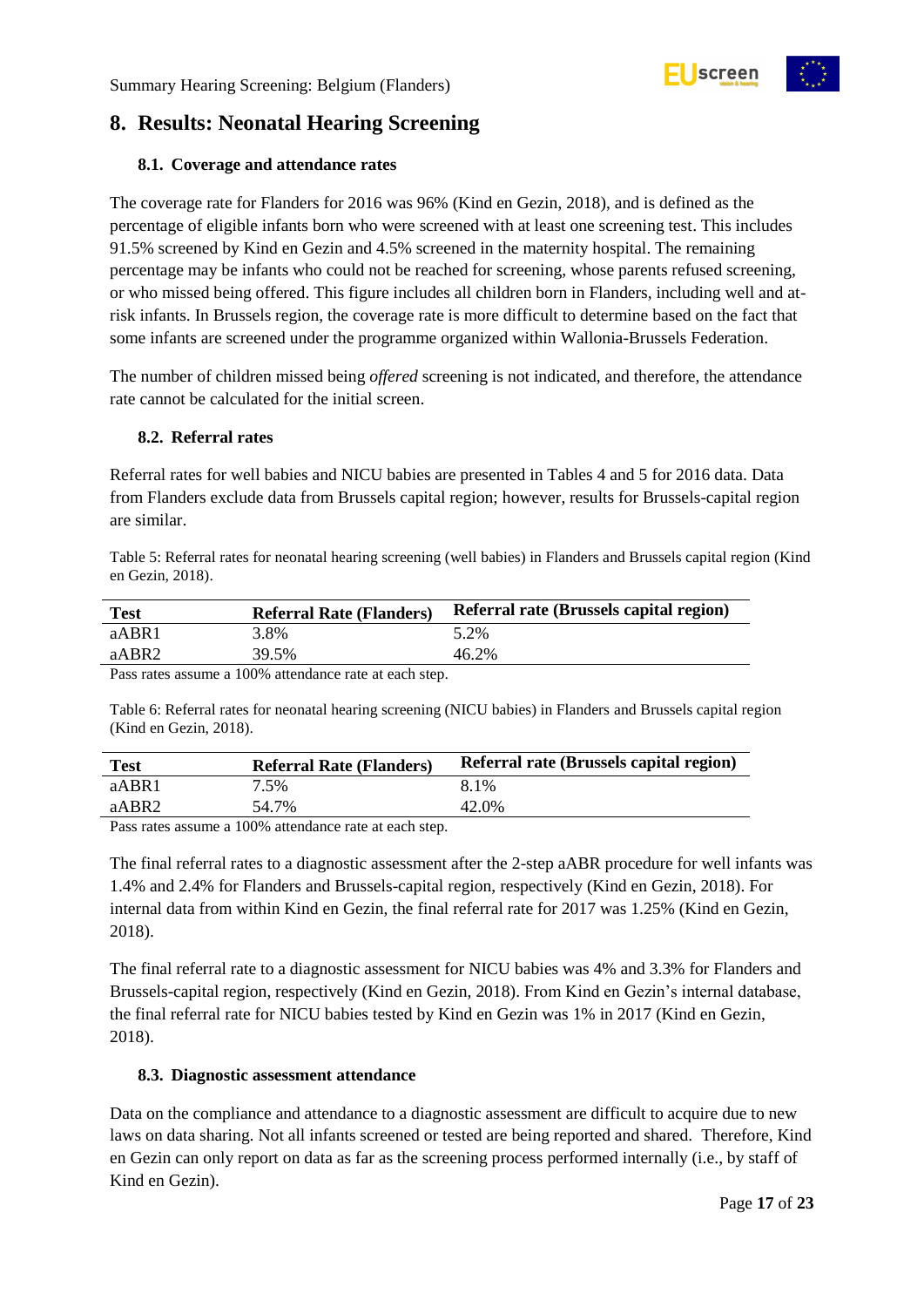#### <span id="page-17-0"></span>**8.4. Prevalence / Diagnosis**

Prevalence rates are presented in Table 6 and calculated from the Kind en Gezin database. However, due to the fact that not all children with hearing loss who were locally screened are reported due to new regulations on data sharing, the reliability of these data is not high.

<span id="page-17-3"></span>Table 7: Prevalence rate (per 1000) of permanent hearing loss among neonates in Flanders and Brussels capital region (Kind en Gezin, 2018).

|                        | <b>Bilateral</b> |                 | Unilateral   |                 |
|------------------------|------------------|-----------------|--------------|-----------------|
|                        | $\geq$ 40 dB HL  | $\geq 80$ dB HL | $>$ 40 dB HL | $\geq$ 71 dB HL |
| Kind en Gezin $(2018)$ | 1.19             | 0.42            | 0.64         | 0.31            |

Data are not available regarding the prevalence of auditory neuropathy in Flanders.

#### <span id="page-17-1"></span>**8.5. Treatment success**

Data are not available regarding the number of children fitted with hearing aids or cochlear implants each year in Flanders.

#### <span id="page-17-2"></span>**8.6. Screening evaluation**

Data on screening evaluation have been calculated from the Kind en Gezin database (Kind en Gezin, 2018). The percentage of false negatives for all infants after the 2-step aABR screening is 0.0007% (i.e., only 1 in 153 204 babies). The percentage of false positives for all infants 3.21% (984 in 306 408 babies). The positive predictive value of a refer result in one or two ears for well babies born from 2013 to 2017 is 64.95% (Kind en Gezin, 2018).

The sensitivity of neonatal hearing screening for well babies with birth years 2013-2017 is 99.9% and the specificity of neonatal hearing screening for well babies with birth years 2013-2017 is 99.7% (Kind en Gezin, 2018).

screen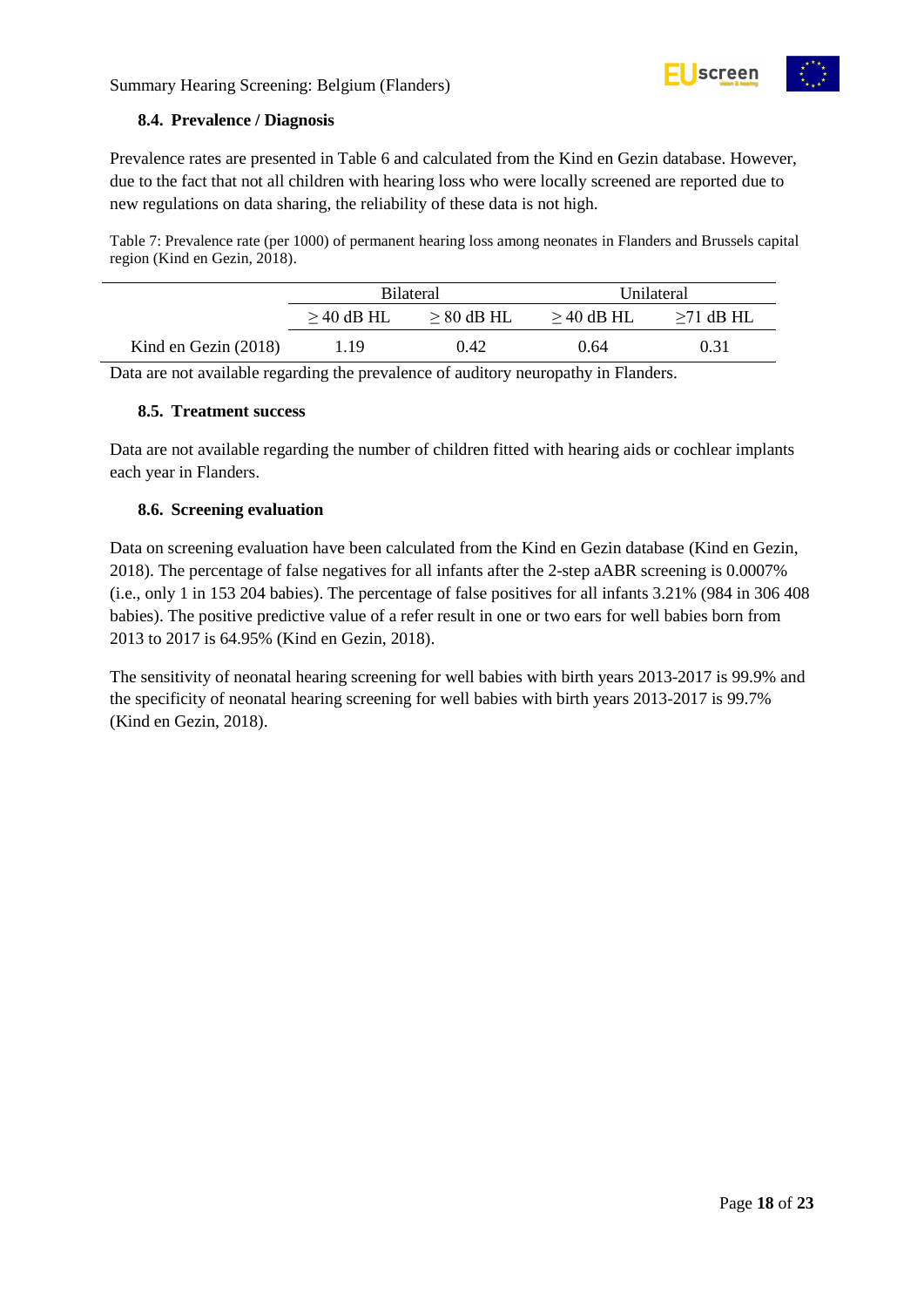



## <span id="page-18-0"></span>**9. Results: Preschool Hearing Screening**

### <span id="page-18-1"></span>**9.1. Coverage and attendance rates**

Data are not available.

#### <span id="page-18-2"></span>**9.2. Referral rates**

Data are not available.

#### <span id="page-18-3"></span>**9.3. Diagnostic assessment attendance**

Data are not available.

#### <span id="page-18-4"></span>**9.4. Screening evaluation**

Data are not available.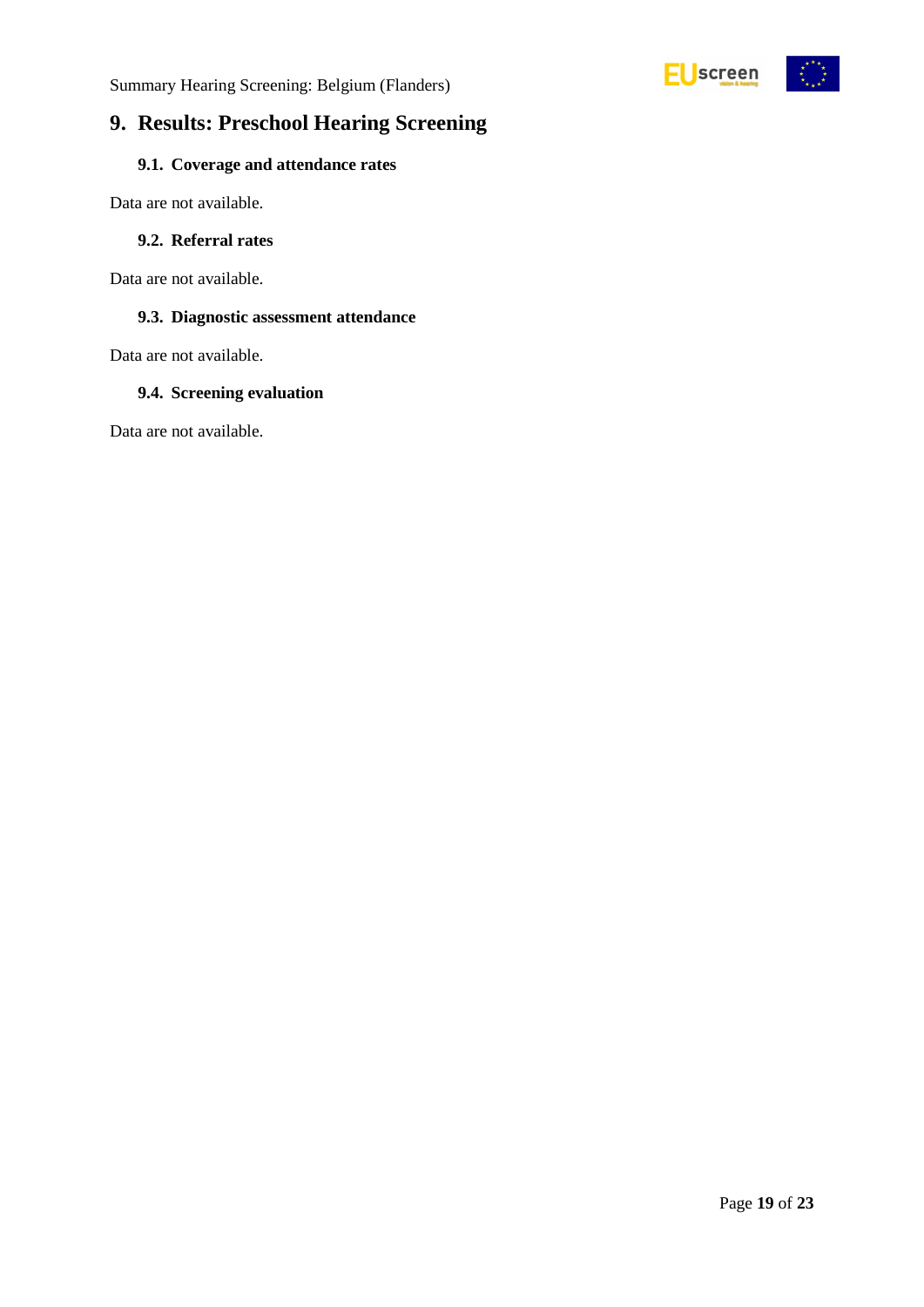# screen

## <span id="page-19-0"></span>**10. Costs: Neonatal Hearing Screening**

In Flanders, screening is free of charge for parents. There is no financial reward when parents attend hearing screening, nor is there a penalty for those who do not attend hearing screening.

There has not been cost-effectiveness analysis performed in Flanders.

#### <span id="page-19-1"></span>**10.1. Screening costs**

The total screening cost for neonatal hearing screening, according to the new contract (starting 2019), is €4 880 084.88 for a 5-year period. These costs will cover the total funds for neonatal hearing screening only. The costs per child for both well and NICU infants is  $\epsilon$ 21.08 euro as of 2018.

#### <span id="page-19-2"></span>**10.2. Equipment costs**

#### (*Information extracted to protect commercially sensitive data*)

The maintenance cost for an aABR device (calibration, etc.) is  $\epsilon$ 200 plus taxes. The device is replaced after 5 years but prolonged service for 1 additional year is an option. The costs for disposables are  $\epsilon$ 7.3 plus taxes and an estimated 375 000 tests are conducted across 5 years.

#### <span id="page-19-3"></span>**10.3. Staff costs**

A total of 550 nurses work for Kind en Gezin's neonatal hearing screening programme in Flanders region and Brussels capital region. The annual salary of a nurse with 10 years of employment within Kind en Gezin ranges from  $\epsilon$ 50 230.32 (limited contract) to  $\epsilon$ 57 590.48 (permanent employment).

There is no extra cost for Kind en Gezin training, as this is part of the job contract. The cost of twohours of training can be estimated from calculation of a nurse's hourly salary (i.e., around  $\epsilon$ 94.85).

#### <span id="page-19-4"></span>**10.4. Diagnostic costs**

The total cost of diagnostic confirmation is not indicated.

#### <span id="page-19-5"></span>**10.5. Amplification costs**

All eligible children with hearing loss are not treated in Flanders. Deaf parents sometimes decline treatment/rehabilitation/early home guidance

The actual cost of bilateral amplification ranges significantly; however, children are eligible for reimbursement for the cost of hearing aids up to  $\epsilon$ 1180.75 for one hearing and  $\epsilon$ 2338.79 for bilateral hearing aids. This is renewable every 3 years.

#### <span id="page-19-6"></span>**10.6. Social costs**

There are 8 schools in Flanders region for deaf children at different levels (e.g., primary, secondary, and high school). The cost for a normal hearing child in a regular primary school is reportedly  $645$  per year.

Deaf children who attend regular primary school have special support, including sign language support and/or a speech therapist for 2 hours per week.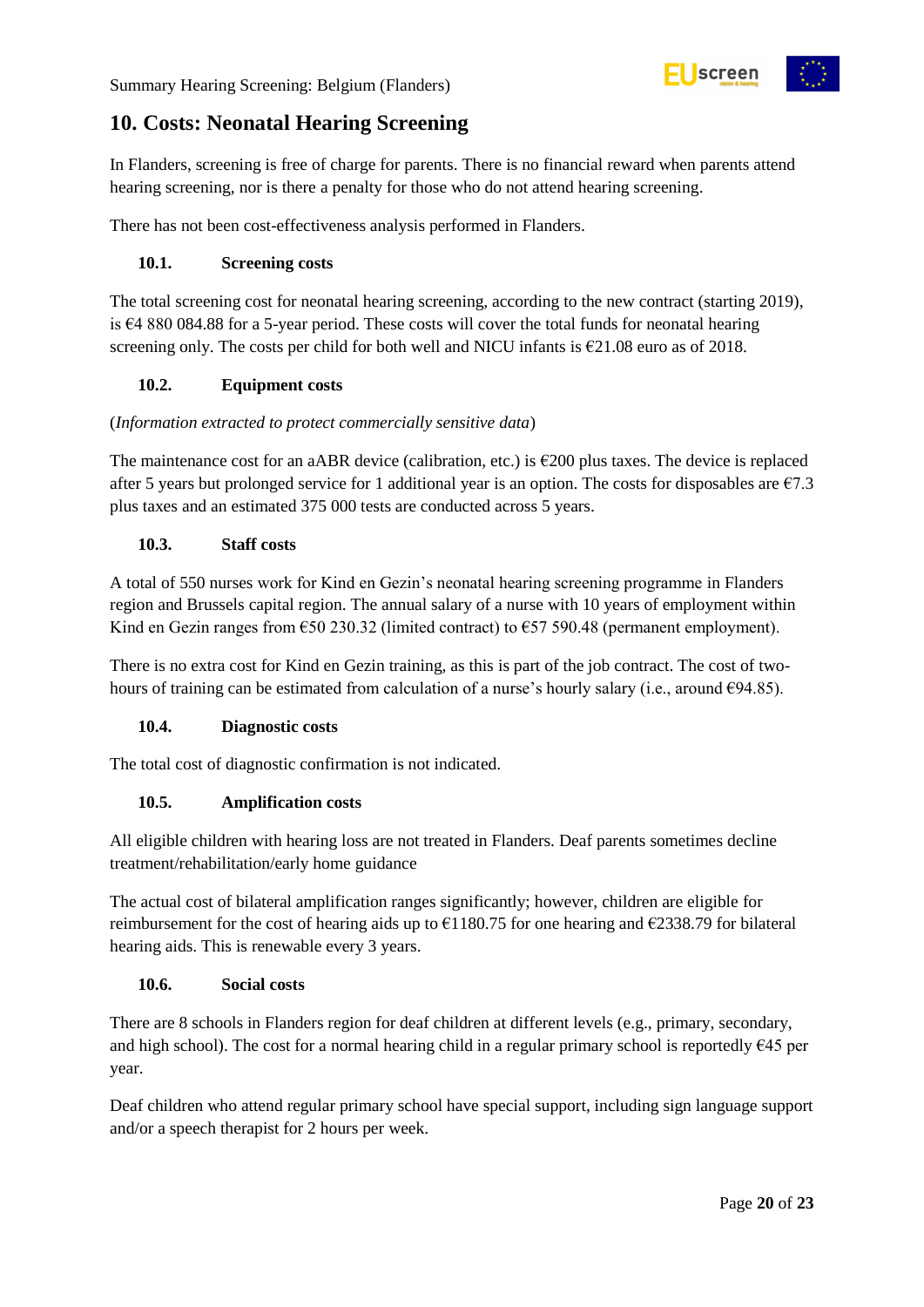



## <span id="page-20-0"></span>**11. Costs: Preschool Hearing Screening**

### <span id="page-20-1"></span>**11.1. Screening costs**

Data are not available.

#### <span id="page-20-2"></span>**11.2. Equipment costs**

Data are not available.

#### <span id="page-20-3"></span>**11.3. Staff costs**

Data are not available.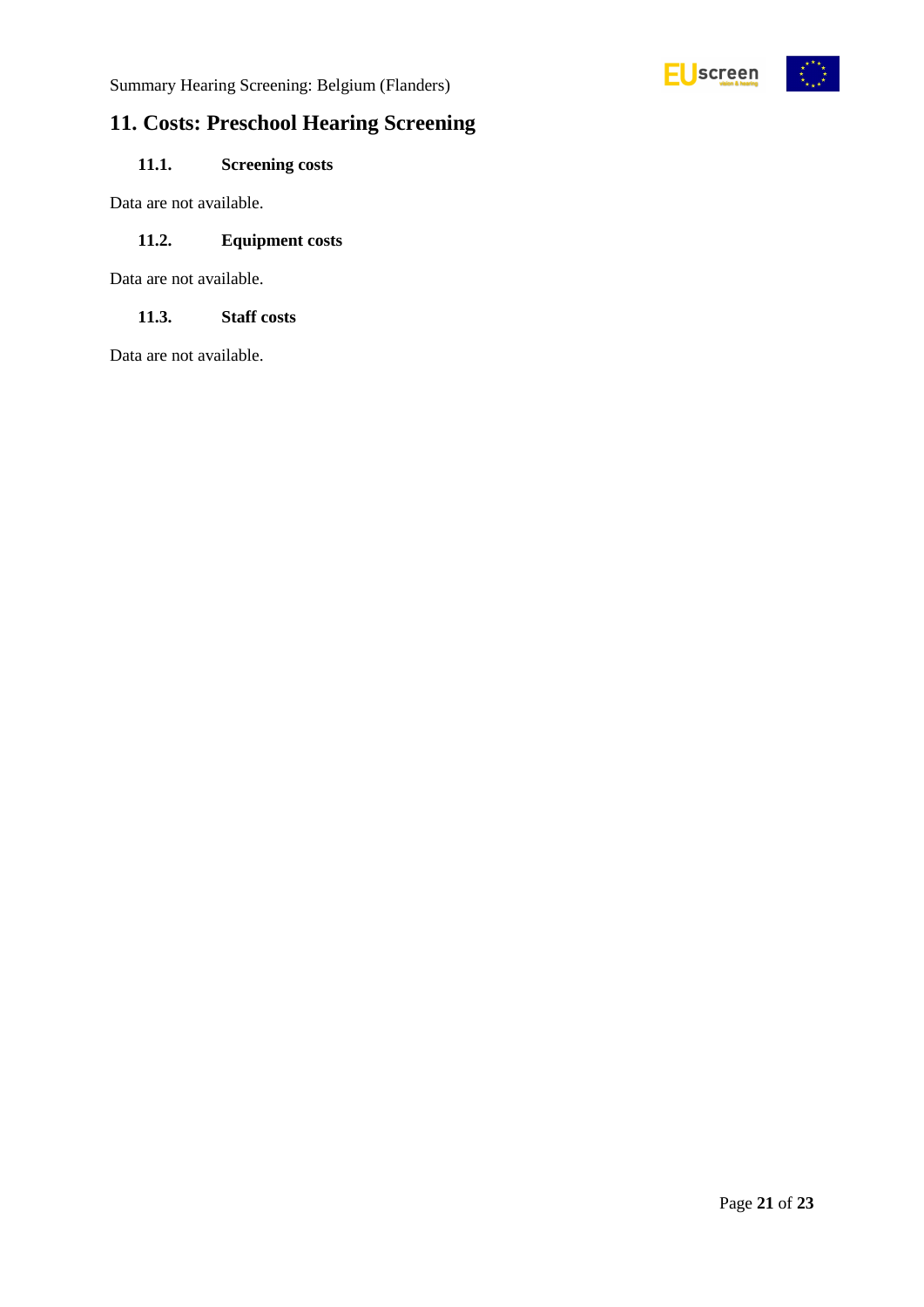

### <span id="page-21-0"></span>**12. References**

- Belgian Federal Government. (2017). *Stabel: Belgium in figures*. Retrieved from https://statbel.fgov.be/nl/modules/publications/statistiques/bevolking/population\_- \_naissances\_et\_fecondite\_2010.jsp
- Belgian Federal Public Services. (2019). *Official Information and Services*. Retrieved from Belgium.be: https://www.belgium.be/
- Hardonk, S., Desnerck, G., Loots, G., Van Hove, G., Van Kerschaver, E., Sigurionsdottir, H. B., . . . Louckx, F. (2011). Congenital deaf children's care trajectories in the context of universal neonatal hearing screening: a qualitative study of the parental experiences. *Journal of Deaf Student Education, 16*, 30524.
- Kind en Gezin. (2018). *Database Newborn Hearing Screening, 1998 - October 2018.* Saint-Gilles: Kind en Gezin.
- Kind en Gezin. (2018). *Gehoor: Vlaams, Brussels en provinciaal niveau*. Retrieved from Kind en Gezin: https://www.kindengezin.be/cijfers-en-rapporten/cijfers/gehoor/vlaams-brussels-enprovinciaal-niveau/
- Stappaerts, L., & Hoppenbrouwers, K. (2018). Neonatale gehoorscreening in Vlaanderen, een overzicht van 20 jaar ervaring . *Tijdschr. Jeugdgezondheid, 50*, 106-111.
- Statistics Flanders. (2018). *Statistiek Vlaanderen*. Retrieved from https://www.statistiekvlaanderen.be/
- Trading Economics. (2017). *Belgium GDP per capita*. Retrieved from Trading Economics: https://tradingeconomics.com/belgium/gdp-per-capita
- United Nations Statistics Division. (2016). *Demographic Yearbook – 2016.* Department of Economic and Social Affairs. New York: United Nations.
- Van Hoeck, K. (2015). *Werkwijze Audiometrie.* Retrieved from Vlaamse Wetenschappelijke Vereniging voor Jeugdgezondheidszorg: https://www.vwvj.be/sites/default/files/horen/horen\_- \_standaard/werkwijze\_audiometrie\_2\_10\_2015.pdf
- Van Kerschaver, E., & Stappaerts, L. (2012). *Jaarrapport Gehoor 2009-2010-2011. Universele gehoorscreening in Vlaanderen. Doelgroepbereik, testresultaten en resultaten van de verwijzingen.* Retrieved from Kind en Gezin: https://www.kindengezin.be/img/rapportGehoor2009-2010-2011.pdf
- Van Kerschaver, E., Boudewns, A., Declau, F., Van de Heyning, P., & Wuyts, F. (2012). Sociodemographic determinants of hearing impairment studied in 103 835 term babies. . *European Journal of Public Health, 23*(1), 55-60.
- Van Kerschaver, E., Boudewyns, A. N., Stappaerts, L., Wuyts, F. L., & Van de Heyning, P. H. (2007). Organisation of a universal newborn hearing screening programme in Flanders,. *B-ENT, 3*, 185-190.
- Verhaert, N., Willems, M., Van Kerschaver, E., & Desloovere, C. (2008). Impact of early hearing screening and treatment on language development and education level: evaluation of 6 years